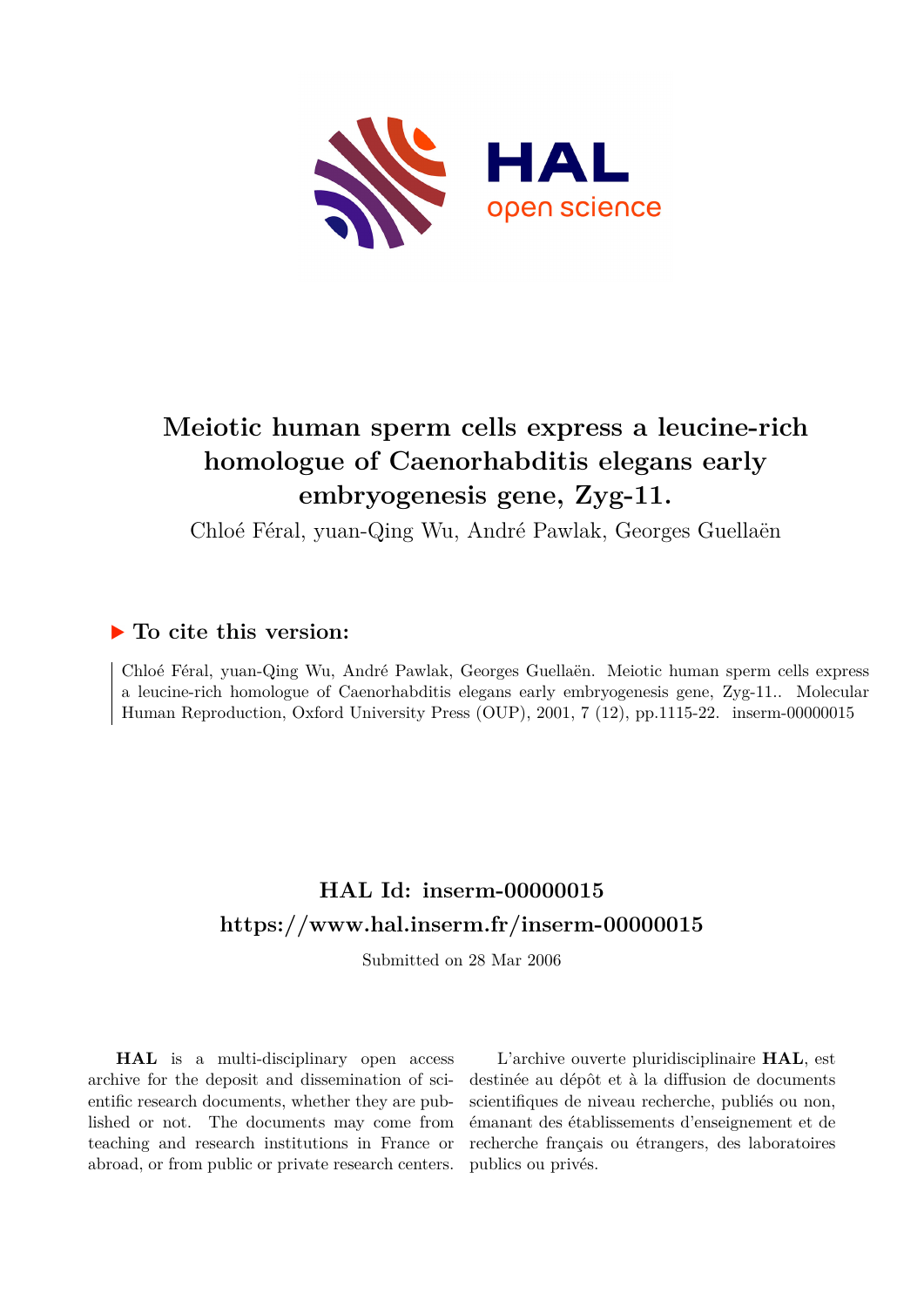**Meiotic human germ cells express a leucine-rich homologue of**

*Caenorhabditis elegans* **early embryo genesis gene, Zyg-11**



# Hal-Inserm Author manuscript

Chloé Féral, Yuan-Qing Wu, André Pawlak and Georges Guellaën

Unité INSERM 99, Hôpital Henri Mondor, 94010 Créteil, France

**running title:** Human testis homologue of *C.elegans* Zyg-11.

**Keywords:** *Caenorhabditis elegans*/*Drosophila melanogaster/*meiosis/spermatogenesis/Zyg-11.

Georges Guellaën Unité INSERM 99 Hôpital Henri Mondor 94010 Créteil (France) Tel: 33 1 49 81 35 30 Fax: 33 1 48 98 09 08 E-mail: guellaen@im3.inserm.fr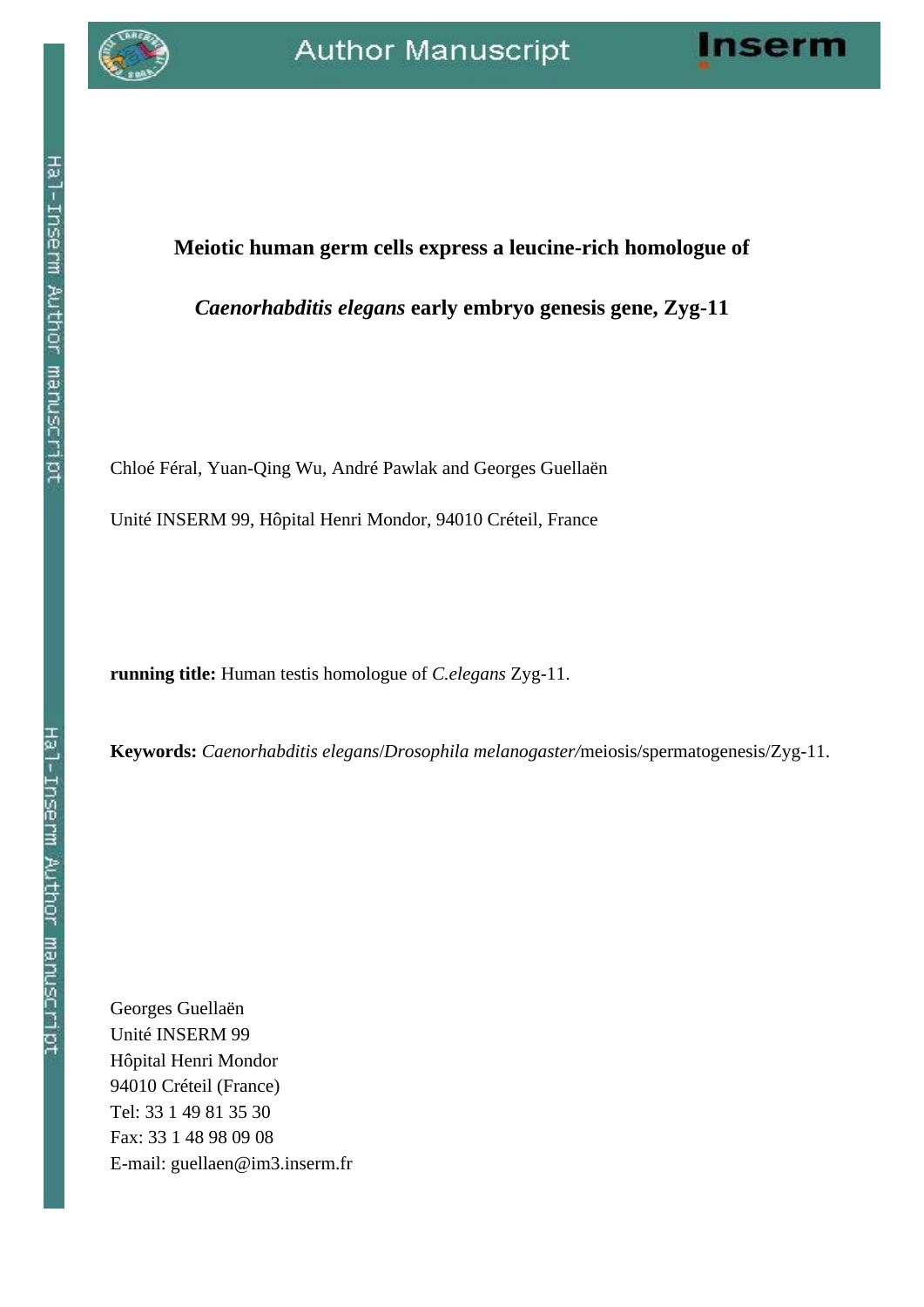# **Abstract**

We cloned a human protein (Hzyg) homologue to the *Caenorhabditis elegans* Zyg-11, an essential protein for the cell division at the initial developmental stages of this species, and a *Drosophila melanogaster* gene (*Mei-1*) likely to be involved in meiosis. Hzyg mRNA encodes a protein of 766 amino acids (88 kDa) containing 14 % of leucine residues, some of them being arranged in four leucine rich repeat motives usually involved in protein-protein interactions. Hzyg is encoded by a single gene, located on chromosome 9q31-q32.4, and transcribed as two mRNA: i) a 5 kb transcript heavily expressed in testis and skeletal muscle, and barely detectable in other human tissues; ii) a 3.1 kb abundant mRNA detected only in the testis. By using in situ hybridisation and immunohistology, we clearly established the presence of Hzyg in pachytene spermatocytes (stage V) and spermatids (stage I and/or two) surrounding meiosis. The cell specific expression of Hzyg transcripts in testis, and the conservation of this gene among distant species, endowed this protein with a putative important role during meiosis.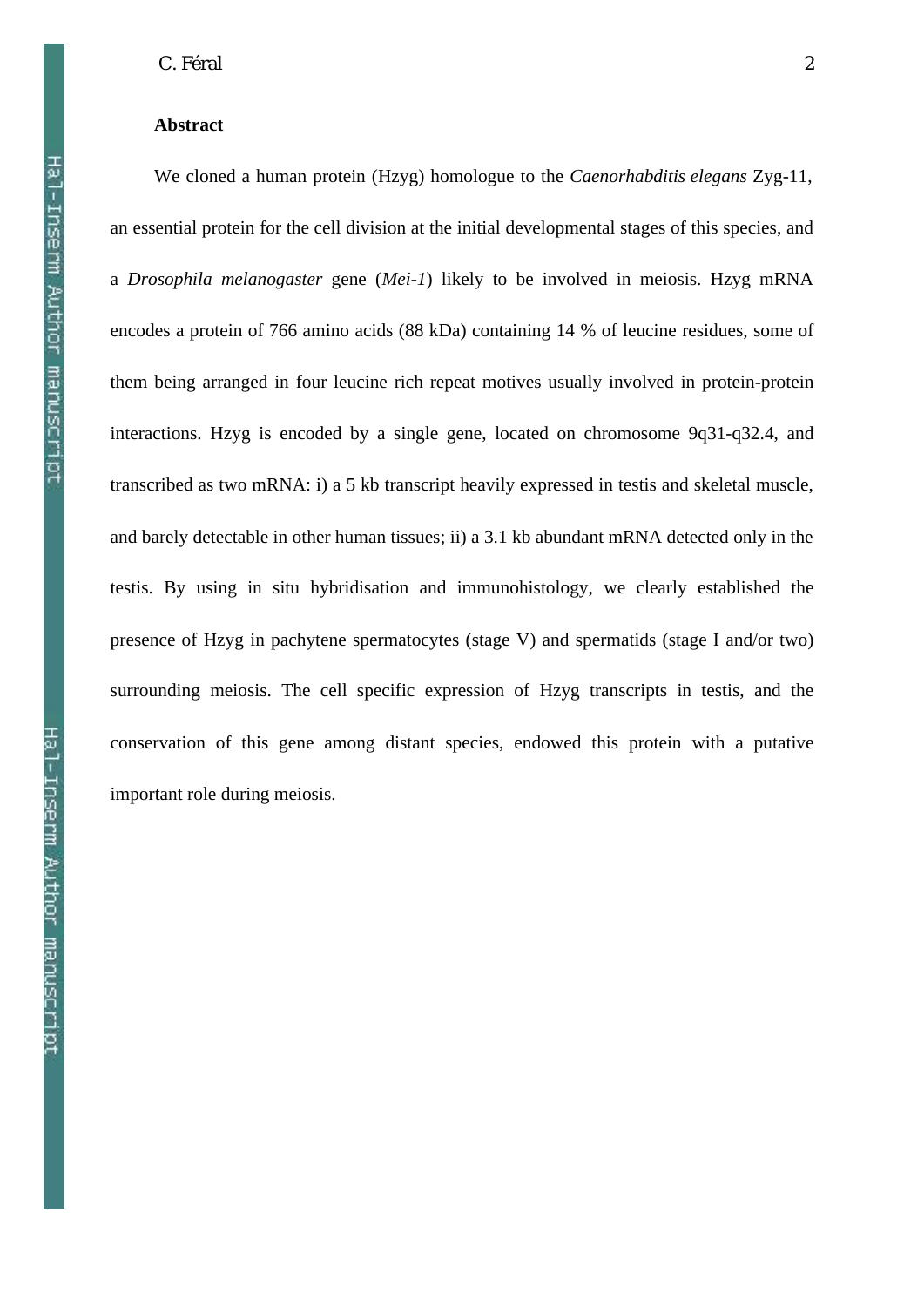# **Introduction**

We produced a large series of human testis Expressed Sequence Tags (EST), (Pawlak et al. 1995). During the course of their characterization, the clone A11107 (EST Hzyg) exhibited a significant homology to the *Caenorhabditis elegans* Zyg-11 gene, a gene which contributes to the cytoplasm organization and spindle orientation at one cell stage in this worm (Kemphues et al. 1986). Actually, temperature-sensitive Zyg-11 defective mutants of *Caenorhabditis elegans* embryos exhibit development retardation, arrest of meiosis at metaphase II, a delay in the formation of the pronuclei and an incorrect placement of the first cleavage furrow. All these effects can be rescued by injection of Zyg-11 cDNA (Carter et al. 1990).

 EST Hzyg also displayed a significant homology to a *Drosophila melanogaster* gene located in region 62A1-62A2 of the chromosome 3L. Mutations in this region disrupt male meiotic division I (Ivy 1981) and are supposed to target a yet unidentified gene named *Mei-1*. This gene is not related to the gene *mei-1* from *Caenorhabditis elegans* (Clak-Maguire et al. 1994). The analysis of this genomic region revealed several genes and the gene homologous to EST Hzyg seems the sole likely candidate for *Mei-1*.

Based on the similarities of EST Hzyg with these *Caenorhabditis elegans* and *Drosophila melanogaster* genes potentially important for meiosis, we investigated the expression of the Hzyg mRNA and the associated protein in human testis. Hzyg was found expressed specifically at meiotic stages of spermatogenesis. The conservation of this gene among distant species endowed this protein with a putative important role during human male meiosis.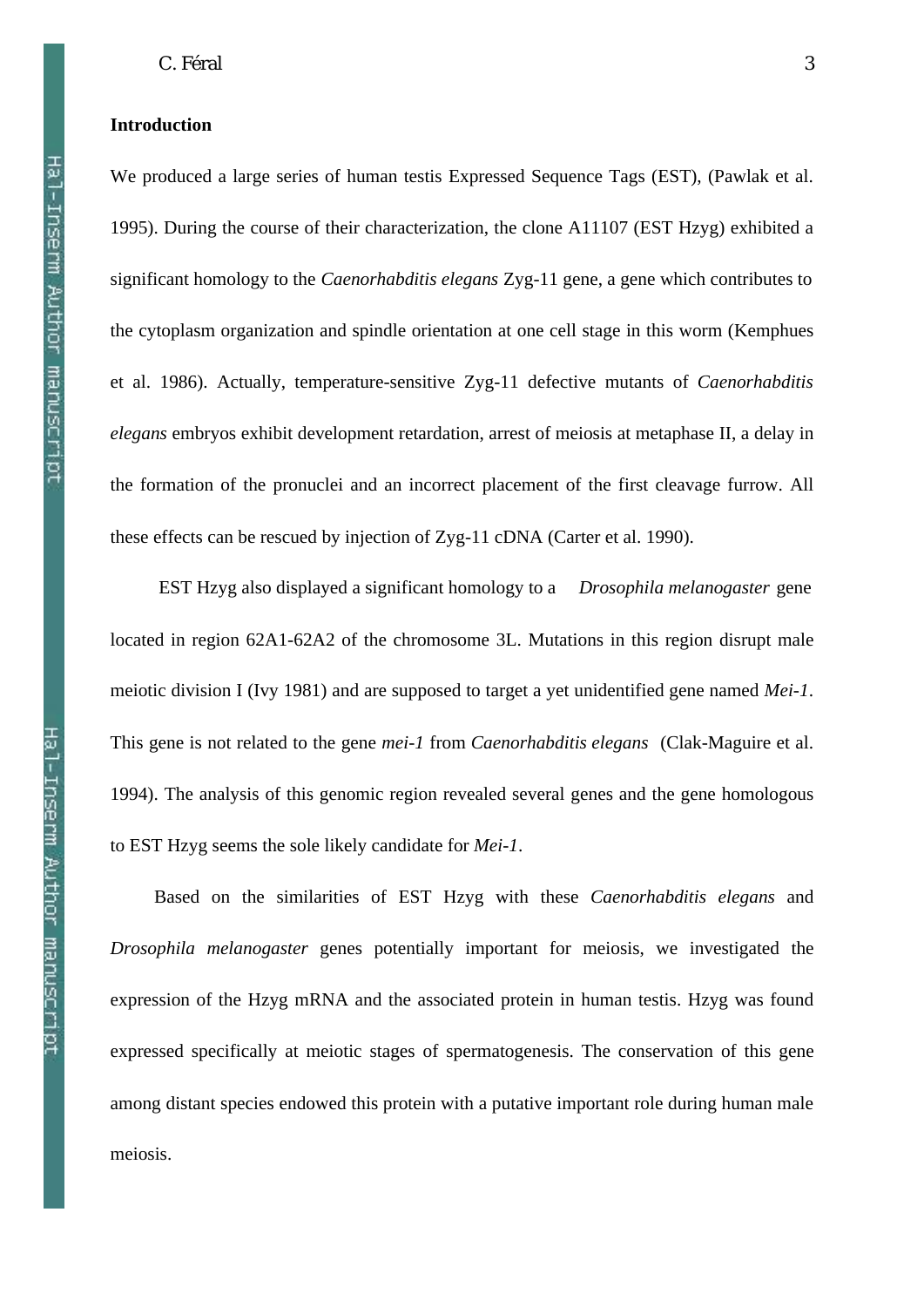# **Materials and Methods**

# *Tissues, DNA and RNA preparation*

Testicular samples, genomic DNA and mRNA, were obtained and prepared as previously reported (Pawlak et al. 1995; Levy et al. 1996).

# *cDNA cloning and sequencing*

The initial Hzyg cDNA (1 kb-clone A11107) is part of a series of human testis cDNA clones already described (Pawlak et al. 1995). The 5' end region of the open reading frame was obtained by extending this 1 kb following two successive primer extensions. First, a 28 bp oligonucleotide (nt 341-369 of clone A11107) was hybridised to 1 µg of human testis mRNA and was elongated by using the Marathon cDNA amplification kit (Clontech, Palo Alto, USA). The elongated products were ligated at their 5' end with an adaptator (Clontech, Palo Alto, USA) and PCR-amplified using two oligonucleotides complementary to the adaptator and to the position 314-341 of clone A11107 respectively. A fragment of 1.2 kb was obtained. A second primer extension was done using the same protocol and two oligonucleotides located on the 1.2 kb fragment at position 400-423 and 384-406 nt for reverse transcription and amplification steps respectively. This second primer extension generated a fragment of 900 bp. These two overlapping fragments were cloned into the pSPORT2 plasmid. The A11107, 1.2kb and 0.9 kb cDNA clones were sequenced using the Erase-a-base system (Promega, Madisson, USA) as reported (Giuili et al. 1992). The fragments were sequenced at least five times on each strand as previously described (Pawlak et al. 1995).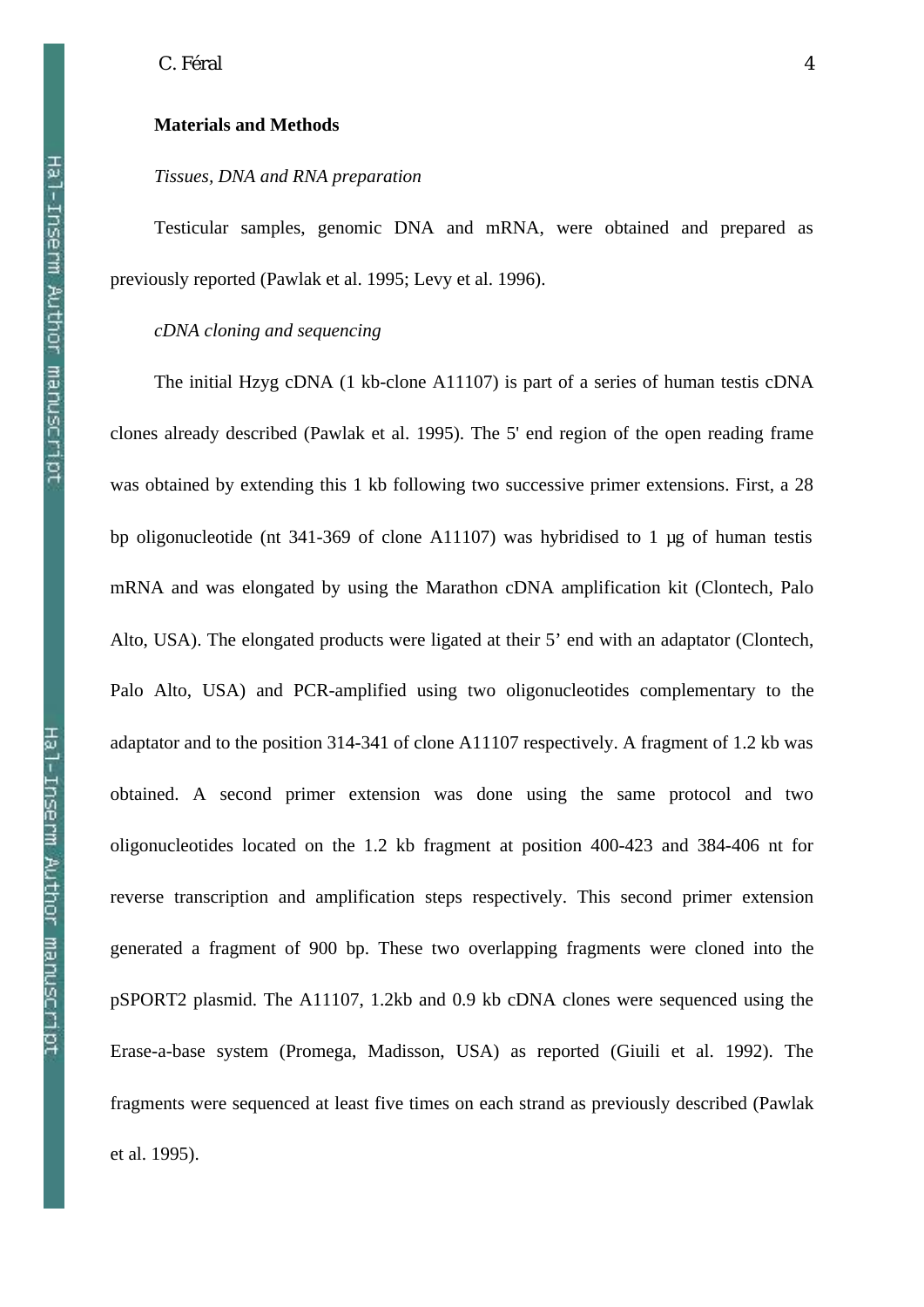The nucleotide and protein sequences were analysed on the server Infobiogen (www.infobiogen.fr) using several programs including Protparam (Expasy), SAPS (ISREC), Blocks, Psort and NetOglyc WWW server.

#### *Southern and northern blot analysis*

Southern blotting of human genomic DNA was performed as previously reported (Levy et al. 1996), using 20 µg per lane of human genomic DNA digested with the restriction enzyme HindIII, PstI, PvuII, EcoRI and KpnI (New England Biolabs, Hertfordshire, UK). Northern blots of human tissue RNAs were obtained from Clontech, Palo Alto, USA. The blots were hybridised to the insert of clone A11107,  $\binom{32}{7}$  labelled by random priming using the Megaprime protocol (Promega, Madisson, USA). The Southern blot was washed at 68 °C in 0.1 x SSC (1 x SSC: 150 mM NaCl, 15 mM sodium citrate pH 7.0), 0.1% SDS and exposed overnight on a ß-max X-ray film (Amersham France, Les Ulis, F) with one intensifying screen. The northern blots were washed at 65 °C in 0.05 x SSC, 0.1% SDS and exposed as for the Southern blots except for 48 hours.

## *In situ hybridisation*

An EcoRI-HindIII fragment of 555 bp (nt 228-783 of clone A11107) was cloned into the corresponding restriction sites of pSPORT1 (Life technologies, Gibco BRL). The resulting plasmid, linearised either using the restriction enzymes BamHI or RsrII, was used as template for sense and antisense single strand RNA probes, using Sp6 or T7 RNA polymerase respectively. The labelling reactions were done as described previously (Matsuoka et al.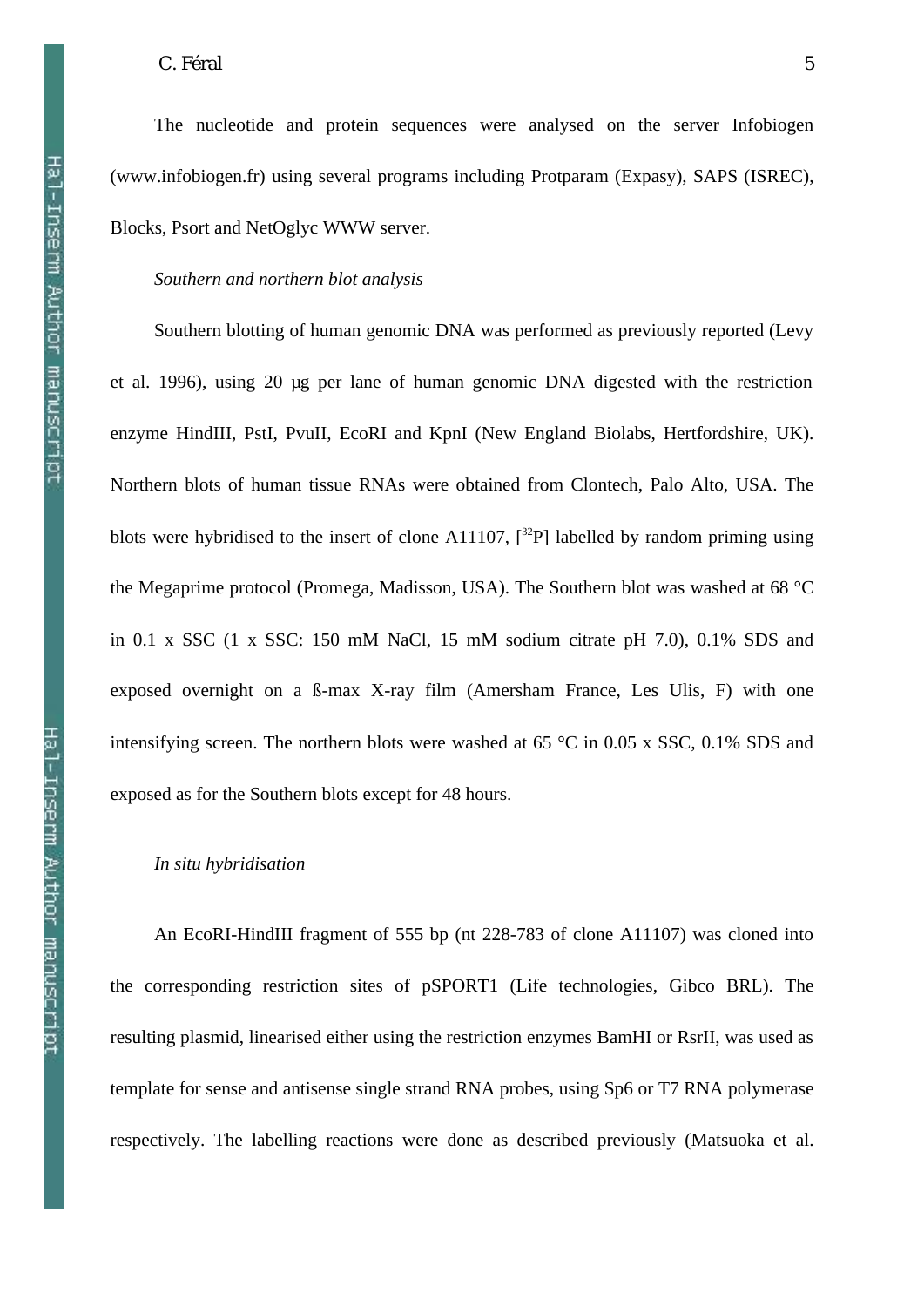1992), using  $[33P]$  UTP instead of  $[35S]$  UTP.

Testis tissue samples from a normal adult male were frozen in OCT-compound and sectioned at 10 µm. The sections were fixed and hybridised as previously reported (Matsuoka et al. 1992) except that the probe  $(6.10^5 \text{ cm})$  was added to the tissue sections in 30 µl. The sections were rinsed twice in 4 x SSC and 2 x SSC for 5 min and in 1 x SSC at room temperature for 10 min. The non-specific signal was removed by treatment with a solution containing 20 µg/ml RNAse A, 20 U/ml RNAse T1, 10 mM Tris pH 8, 0.5 M NaCl and 1 mM EDTA for 45 min at 37 °C. The sections were then washed at 42 °C in 1 x SSC for 30 min, 0.1 x SSC for 15 min and at 60 °C in 0.05 x SSC three times for 30 min and finally at room temperature in 0.05 x SSC for 10 min. The sections were dehydrated in ethanol in the presence of 0.3 M ammonium acetate, air dried and exposed to ß-max film (Amersham France, Les Ulis, F) for 4 days. The sections were then coated with LM-1 emulsion (Amersham France, Les Ulis, F) exposed for 3 weeks, developed in Kodak reactives and counterstained with O-toluidine. Controls were carried out on adjacent sections hybridised to the sense probe.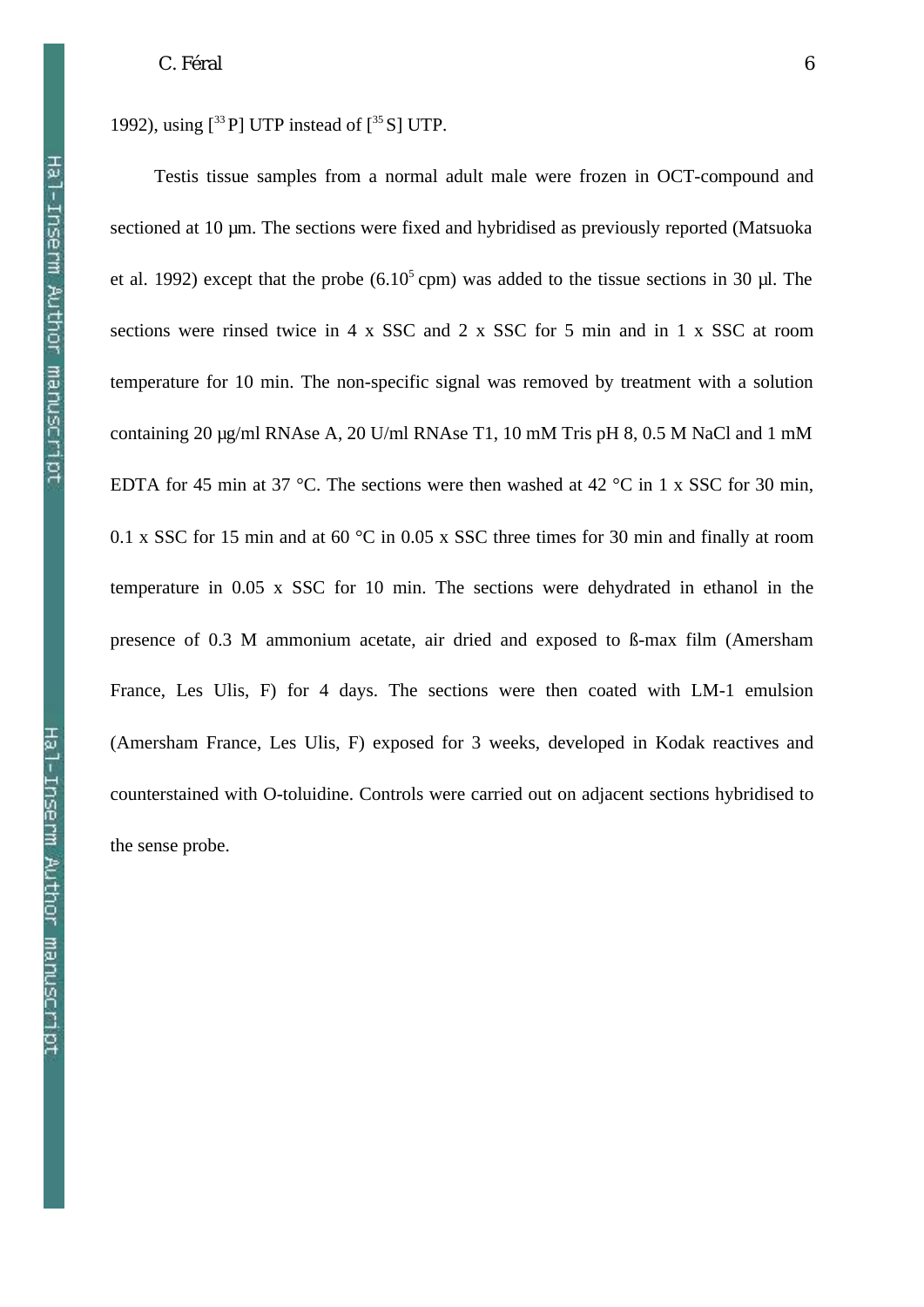# *Antibodies*

A 13 amino acid peptide (CSNFKEENMDTSR), corresponding to the carboxy terminal part of Hzyg, was coupled to keyhole limpet hemocyanin (KLH) as immunogen (Syst:em, Nimes, F). Hzyg antibodies against this antigen were raised in rabbits and were purified on NHS-activated column (Amersham France, Les Ulis, F) coupled to the specific peptide following manufacturer's instructions.

# *Western blot analysis*

Human testis and kidney tissues were homogenized in 25 mM Tris-HCl buffer pH 6.8 containing 10% glycerol, 2% SDS, 0.7 M ß-mercaptoethanol, and 125 µg/ml bromophenol blue. After centrifugation, the supernatants were boiled for 5 min. Proteins were separated on 10% SDS-PAGE, blotted onto a PVDF transfer membrane (Millipore, St Quentin Yvelines, F), and probed with the anti-Hzyg serum. Treatment of the membrane was carried out according to the enhanced chemifluorescence protocol (ECF, Amersham France, Les Ulis, F). Sheep anti-rabbit IgG coupled to horseradish peroxidase (1/10000) was used as secondary antibody. The membrane was incubated for 7 min in ECF solution and fluorescent signals were visualized using a phosphofluoroimager STORM 840 (Molecular Dynamics, Sunnyvale, USA).

# *Immunohistofluorescence*

Normal human testis paraffin sections (6 µm), picked up on polylysine slides, were deparaffinised and heated in a microwave oven for 3 x 5 for antigen retrieval. Slides were incubated in 1x PBS containing 10% sheep serum and 0.3% Triton X100 for 30 min, and then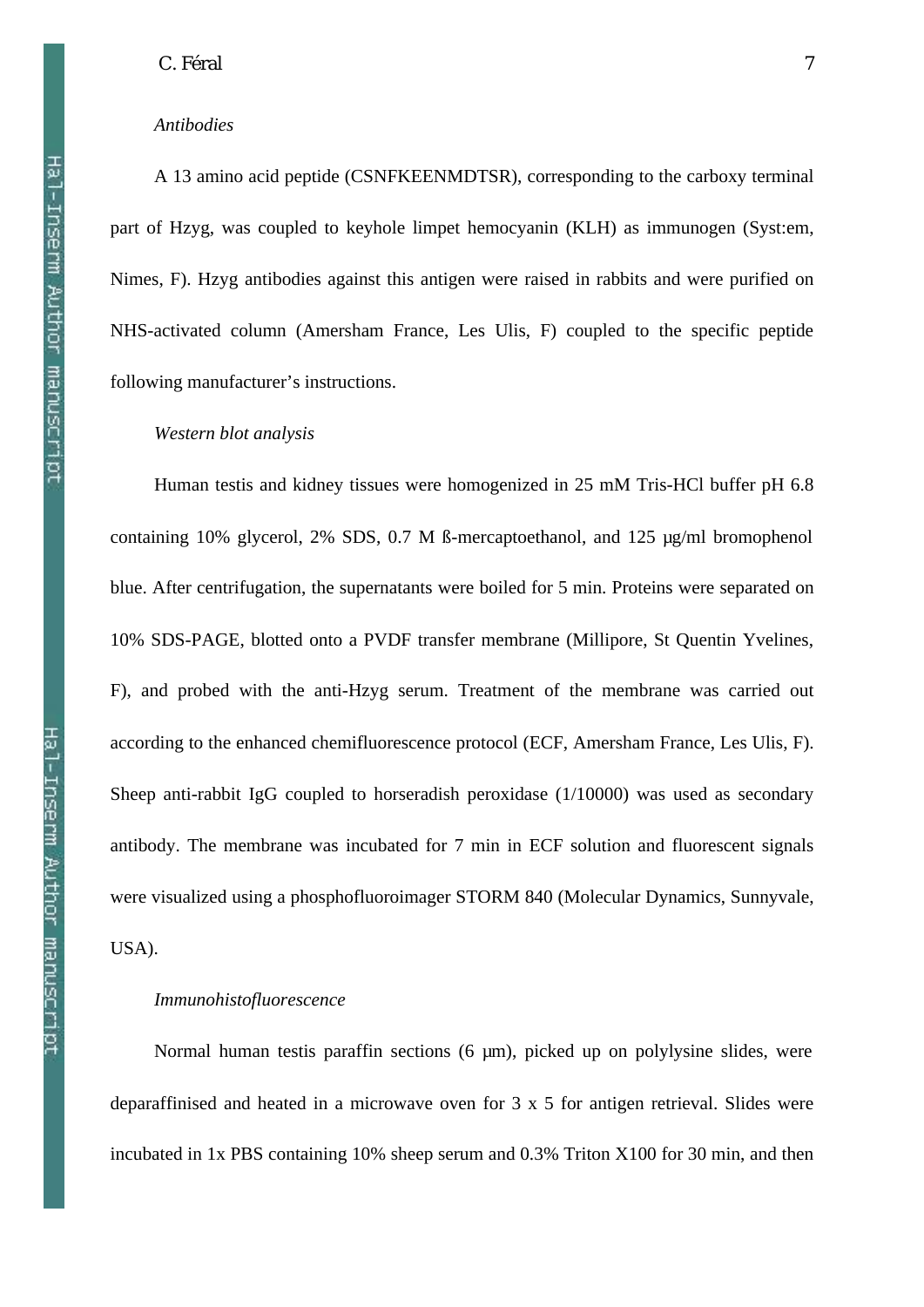incubated with affinity-purified anti-Hzyg antibodies at room temperature for 45 min. The sections were then washed and overlaid with CY3-conjugated anti-rabbit IgG (Amersham France, Les Ulis, F) at room temperature for 30 min. DNA was stained using 4,6-diamidino-2-phenylindole (DAPI).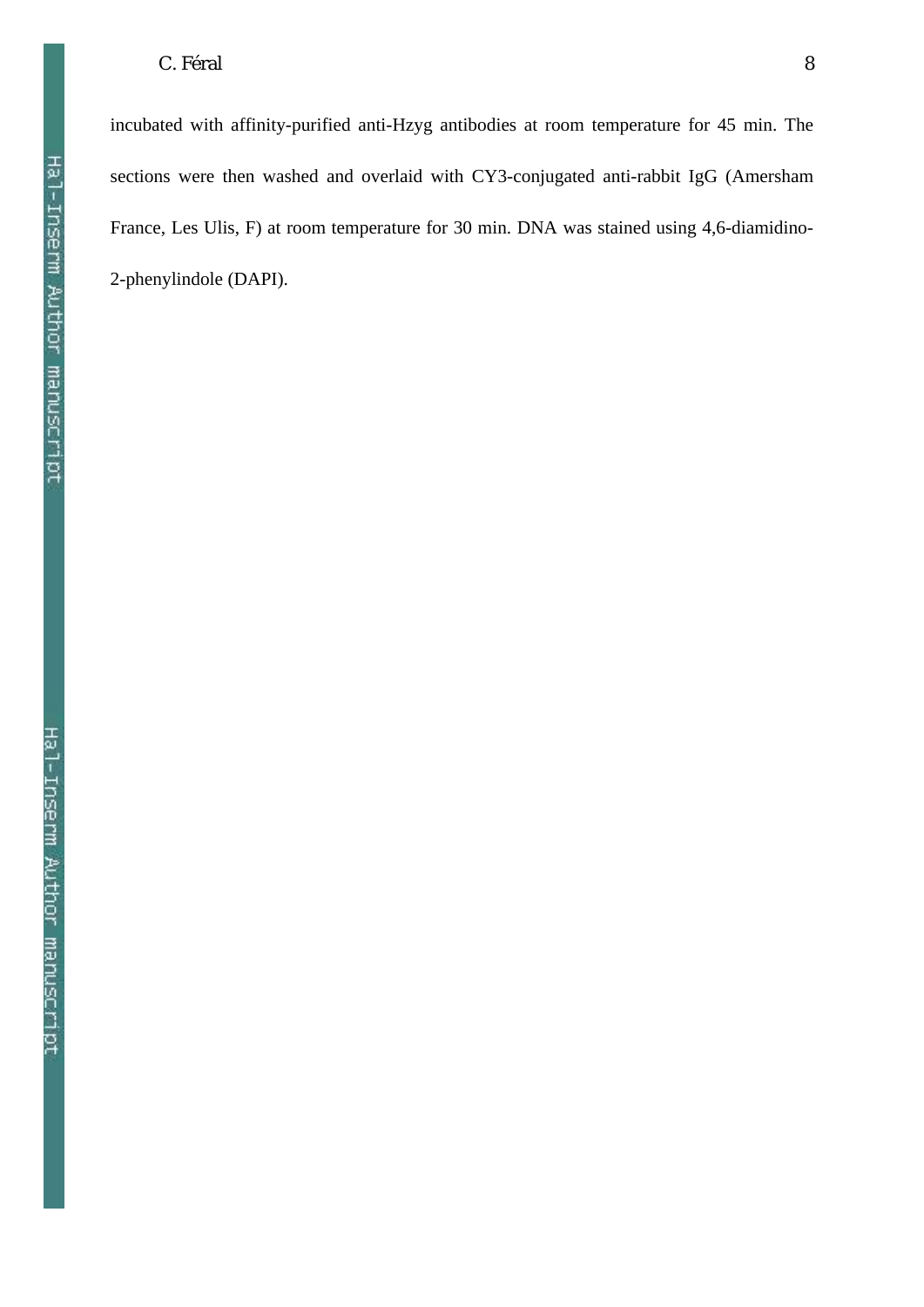# **Results**

# *Cloning of Hzyg*

In a precedent study, we identified a large series of human testis EST (Pawlak et al. 1995). One of them, translated in amino-acid sequence, exhibited a significant homology (blast score  $= 124$ ; P: 4 e<sup>-27</sup>) with amino acids 552 to 619 of the *Caenorhabditis elegans* Zyg-11 protein. The corresponding cDNA clone (clone A11107 - 1 kb), elongated by two successive 5'primer extensions, gave two overlapping fragments of 1.2 kb and 900 bp respectively. From the sequences of the initial clone and these two fragments we generated a 2548 bp unique nucleotide sequence (Accession number: X99802).

The ATG, at nt 39, in a correct context for the initiation of translation (Kozak 1991), opens a reading frame (2298 bp) susceptible to encode a protein (Hzyg) of 766 amino acids (figure 1). This sequence, in its 5' end, perfectly matches with two human EST (Acc  $n^{\circ}$ AL036600 and AI903478), which extend 160 nt upstream of Hzyg cDNA, and contains several stop codons in frame with the ATG initiation codon at nt 39. Four EST (Acc n°: AA025815, AA687640, AA431332 and AW204619) extended the 3'Hzyg nucleotide sequence (212bp) for 46 nt. Thus, the 3' UTR mRNA is 258 nt long; it contains an AACAAA sequence as a non-canonical polyadenylation signal located 10 bp upstream the polyA tail. Such an unusual polyadenylation signal has already been observed in several human genes including hRPS27 (Tsui et al. 1996), ARF3 (Tsai et al. 1991), factor XI (Fujikawa et al. 1986) as well as in the *Drosophila melanogaster* tropomyosin gene (Boardman et al. 1985) and the chicken type II procollagen gene (Sandell et al. 1984).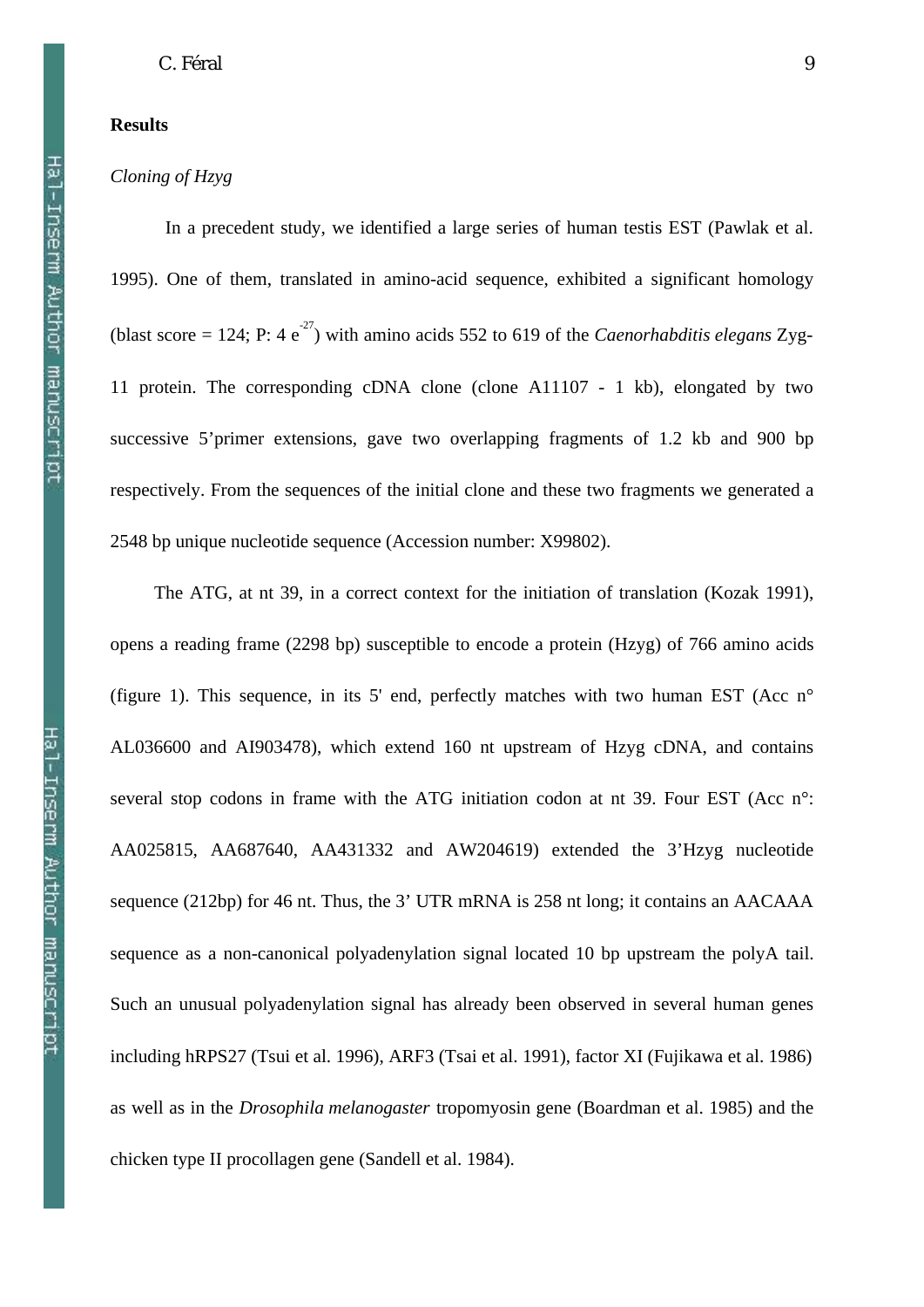Hal-Inserm Author manuscript

Hzyg ORF encodes a 766 amino acid sequence for a total molecular weight of 88 kDa. The sequence of this protein, analysed by using Psort and Protparam programs, revealed that Hzyg is likely to be cytoplasmic and relatively unstable. It contains 103 acidic residues (Asp + Glu) and 83 basic residues (Arg + Lys) not arranged in clusters. There are three potential Nglycosylation sites (Asn 294, 464, 553) and one O-glycosylation site (Ser 308). Hzyg is very rich in Leucine with 108 residues (14.1 % of the total residues). At positions 105, 130, 297 and 354 (figure 1), several of these Leu are part of consensus motives for leucine-rich repeats (LRR) (Kobe and Deisenhofer 1994; Kobe and Deisenhofer 1995). LRR contain 20 to 29 amino acids; the 10 amino terminal ones fit the consensus motif LXXLXLXX(N/T/C), in which X is any amino acid; the carboxy terminal region of the LRR, variable in length, contains several aliphatic amino acids such as A, V, L, I, F, Y or M.

Hzyg exhibited 24% identity and 45% similarity with *Caenorhabditis elegans* Zyg-11 (figure 2), and matched also with several unknown genes in this species, indicating that Zyg-11 belongs to a *Caenorhabditis elegans* multigene family. In the *Drosophila melanogaster* genome, Hzyg matched with only a single gene product (Acc. n°: AAF47500) (figure 2). This gene, located on chromosome 3L, codes for a putative yet uncharacterised protein, which exhibited 38% identical residues and 54% similarities with Hzyg. Zyg-11 and the *Drosophila melanogaster* gene exhibited 2 and 3 LRR respectively.

# *Southern blot analysis*

A Southern blot of human genomic DNA, digested by using KpnI, EcoRI, PvuII, PstI and HindIII restriction enzymes, and hybridised to Hzyg cDNA, revealed 1 to 4 bands per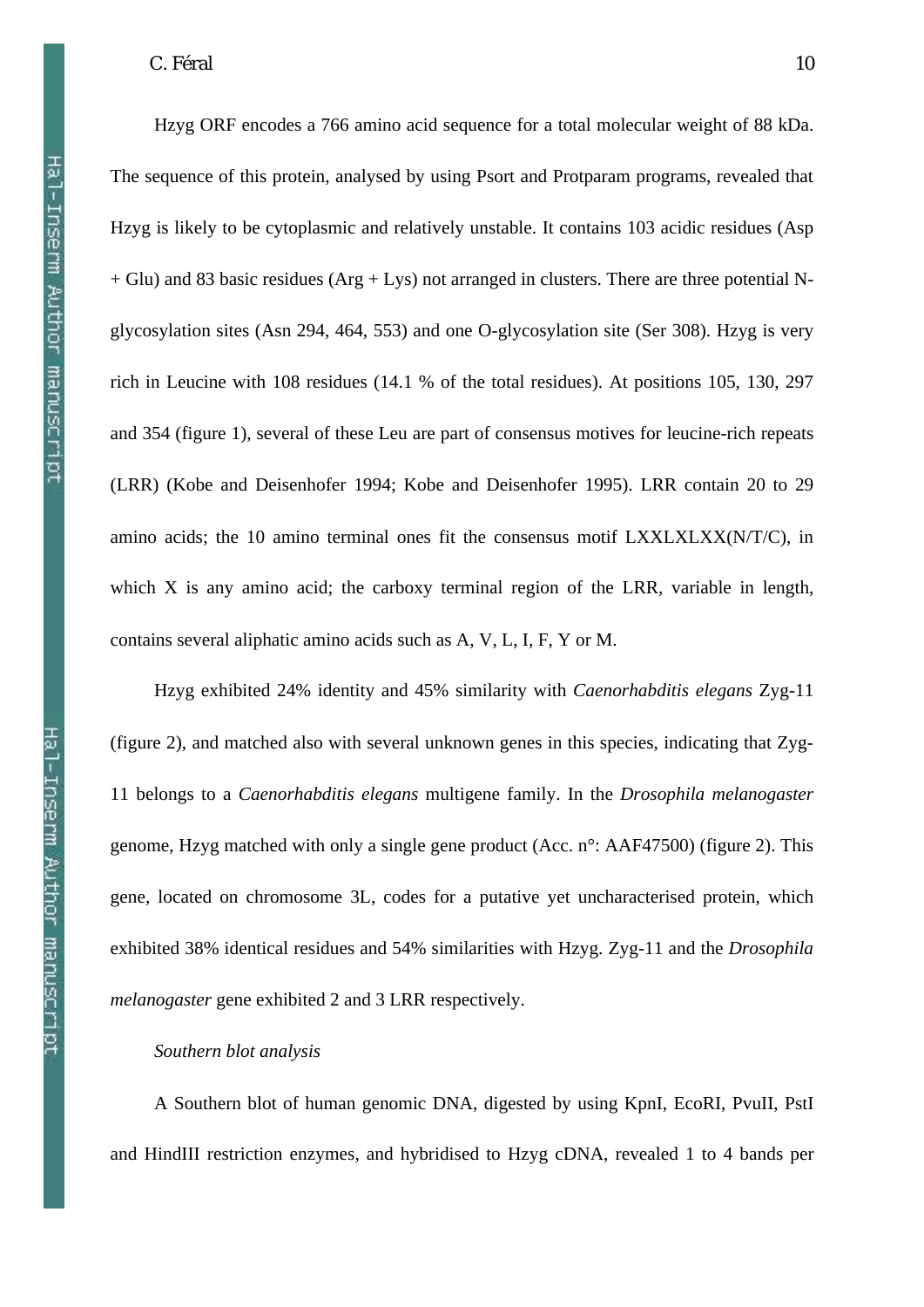Hal-Inserm Author manuscript

lane (figure 3). Such a simple pattern argues for the presence of a single Hzyg gene in the human genome.

#### *Chromosomal localization*

Four sequence tag sites (STS) corresponding to Hzyg nucleotide sequences (Acc  $N^{\circ}$ : A005A01; stSG4875; stSG4266; A007G01) have been mapped on chromosome 9 between D9S282 and D9S260 (136-141 cM) (Unigene database - Accession number: Hs.29285). In addition, the comparison of Hzyg nucleotide sequence with the human genome sequence (Acc.  $N^{\circ}$  AL359678) confirmed the location of the Hzyg gene on Chromosome 9. Thus, it clearly appears that Hzyg is encoded by a single gene located on the long arm of chromosome 9 in q32-q34.1.

## *Hzyg mRNA expression*

Northern blot analysis of Hzyg mRNA expression in several tissues revealed, under high stringency conditions, a strong signal at 3.1 kb, detected only in human testis. An abundant 5 kb transcript was also detected in testis and skeletal muscle and to a lower level in prostate, ovary, small intestine, heart, brain and pancreas (figure 4). A strong signal at 3.1 kb, was detected only in human testis.

The cellular localization of Hzyg mRNA expression was determined by in situ hybridization on human testis sections. Dark field examination at low magnification revealed a distribution of the grains inside the tubules (figure 5 A and B). At higher magnification, the signal was mainly located on cells with large nucleus corresponding to pachytene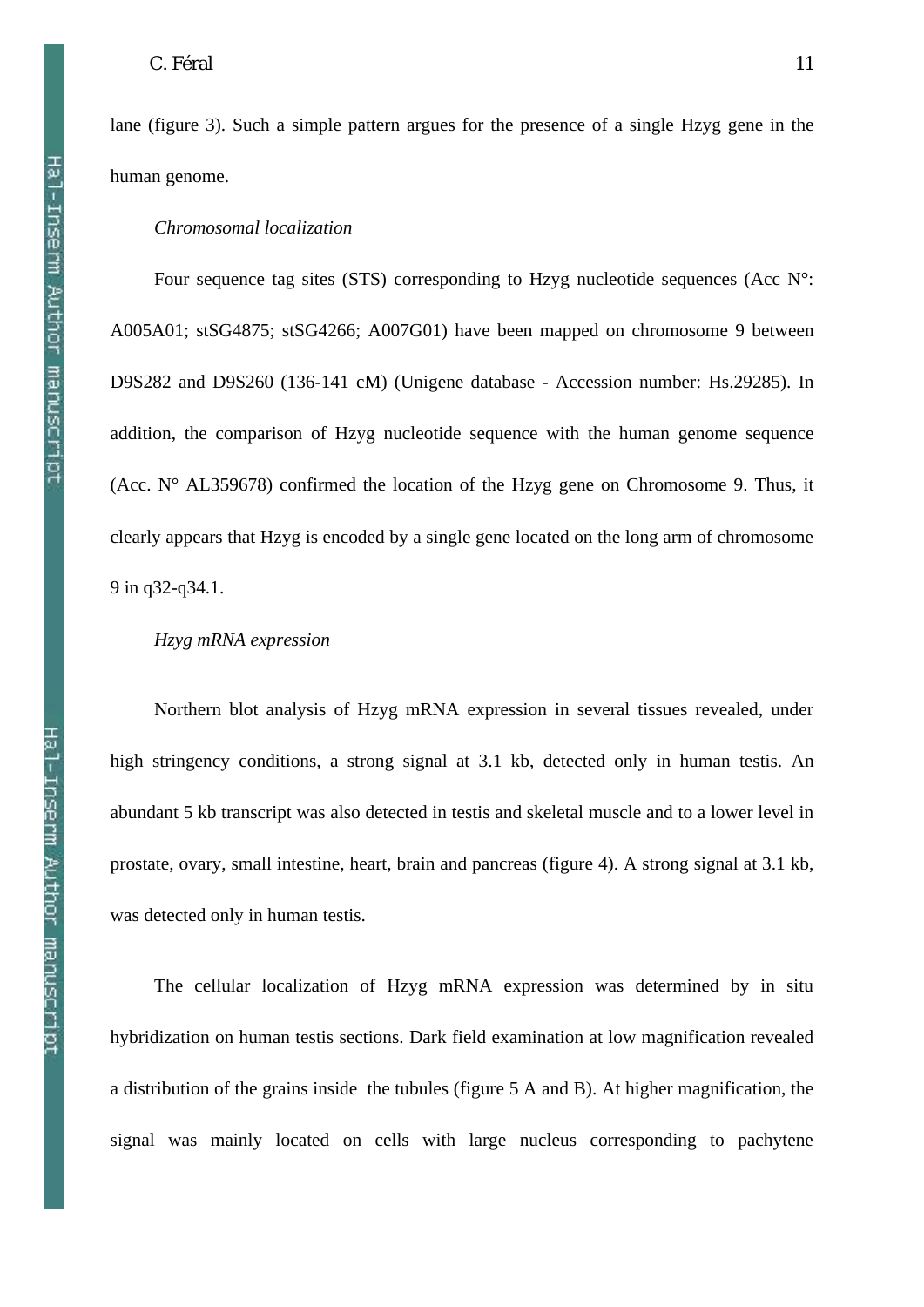spermatocytes (figure 5, E, F) as well as on smaller cells located in the center of the tubule and identified as spermatides (figure 5, G, H). Under identical conditions the sense probe did not give any signal (figure 5 C and D). A very low signal was observed in the intersitial parenchyma. A careful examination of the grain distribution clearly showed that the signal was concentrated in the cytoplasm of round cells at the central and adluminal compartments of seminiferous tubules, suggesting that the spermatocytes and spermatids were the main source of Hzyg transcripts. The signal was low near the boundaries of tubules, thus excluding a major contribution of Sertoli cells and spermatogonia, which are located along the basement membrane. Therefore, in the human testis, Hzyg is expressed mainly in germ cells that undergo the meiotic division.

# *Hzyg protein expression*

Antibodies raised against the carboxy-terminal part of Hzyg revealed a single band at the expected size (88 kDa), on human testis extracts (figure 6). By using these antibodies on human testis sections, we observed a very specific expression of Hzyg in the cytoplasm of late pachytene spermatocytes (mainly stage V), and in the cytoplasm of round spermatids (stage I and/or II) (figure 7).

Hal-Inserm Author manuscript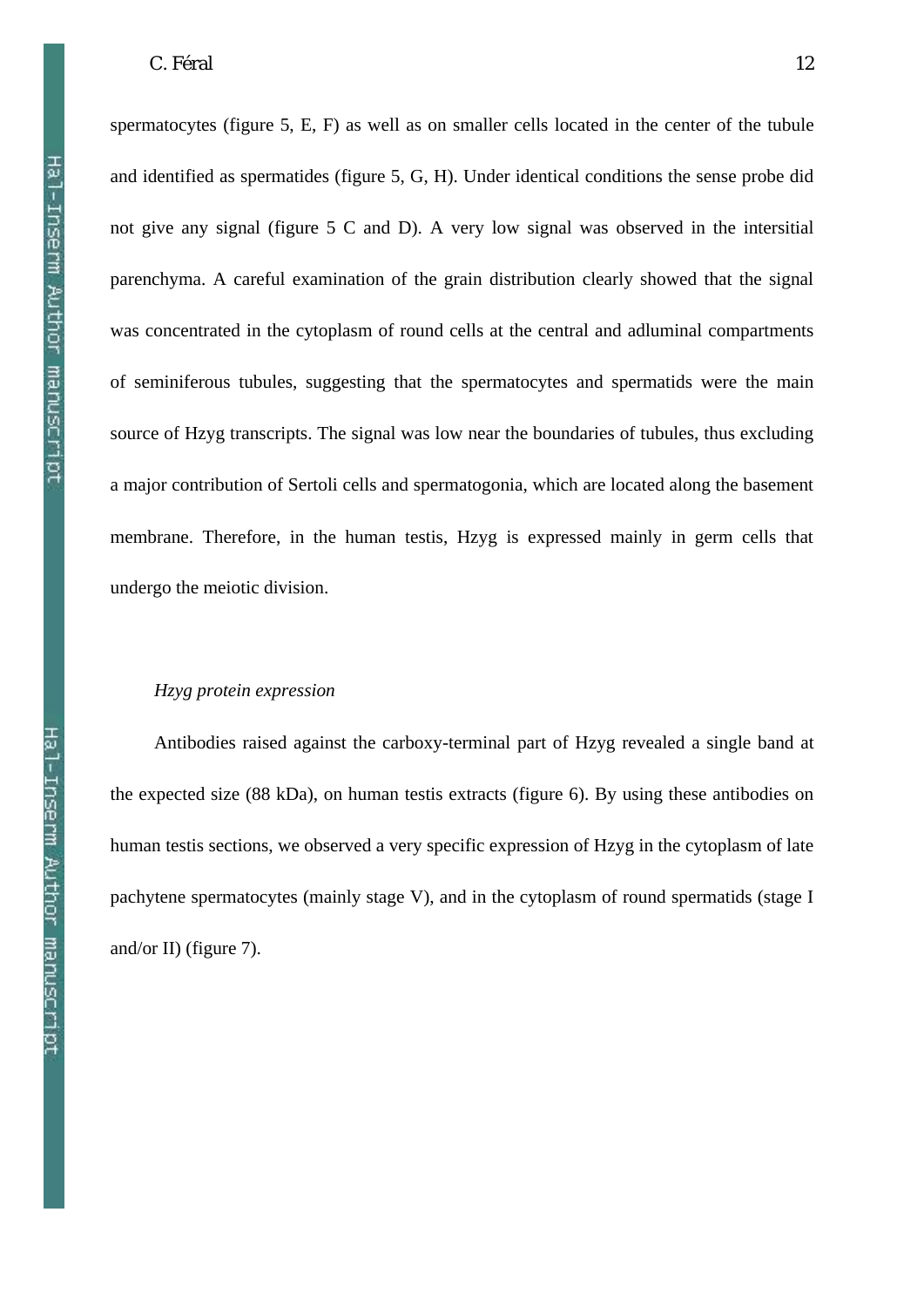# **Discussion**

We cloned from a human testis library a new human protein (Hzyg), which is expressed at meiotic stages of human spermatogenesis.

In these cells, Hzyg mRNA is transcribed from a single gene as two major transcripts (5 and 3.1 kb), whereas a single 5 kb band is detected in skeletal muscle and to a lower extent in prostate, ovary, small intestine, heart, brain and pancreas. Such a specific expression pattern of a single gene in testis as compared to somatic tissues is often observed in germinal cells. For example, this is the case for the farnesyl pyrophosphate synthetase transcript which displays a longer 5'UTR in testis as compared to the transcript expressed in somatic tissues (Teruya et al. 1990), and c-abl (Meijer et al. 1987) or ß1-galactosyl transferase mRNA (Shaper, 1990) which are polyadenylated at a different site in testis as compared to other tissues. The structure of the two Hzyg transcripts detected in testis is not known yet, however they may differ in their 3'UTR sequences as indicated from the Expressed Sequences Tags present in databases. Nevertheless, if both Hzyg transcripts are functional, the detection of a single band on western blot of testis extracts suggests that either they code for the same protein or that post-transcriptional events modify the epitope reacting with the antibody.

Hzyg contains 766 amino acids (88 kDa) and the main feature of its structure resides in the presence of 14 % leucine residues. Several of them gathered in four consensus motives for leucine-rich repeats (LRR) (Kobe and Deisenhofer 1994; Kobe and Deisenhofer 1995). LRR motives are generally involved in protein-protein interactions, and in 50 % of the cases in signal transduction pathways (Kobe and Deisenhofer 1994; Kobe and Deisenhofer 1995).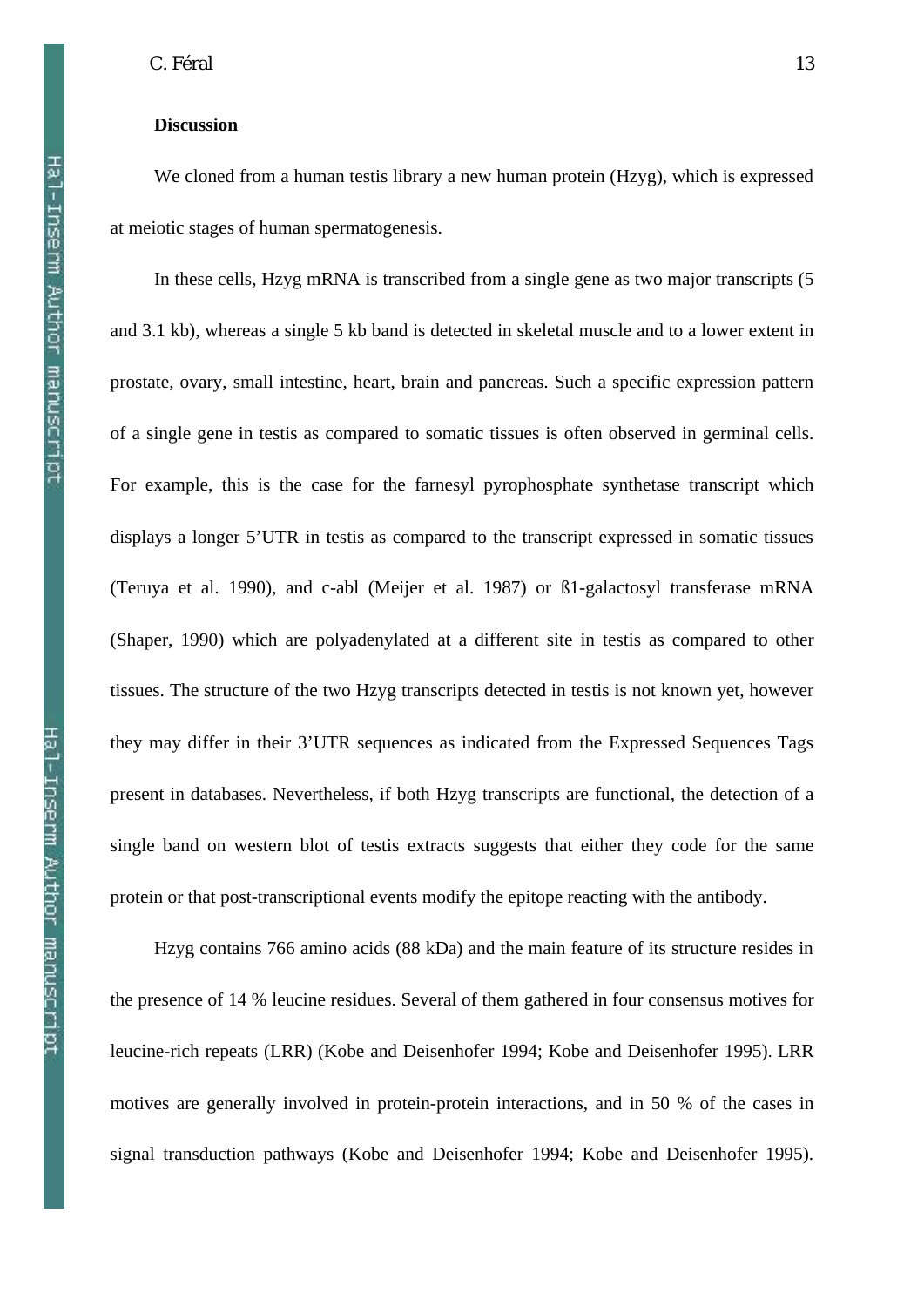Hal-Inserm Author manuscript

This structural feature will help for future investigations in order to decipher the role of Hzyg in human testis.

The most interesting point is a possible function of Hzyg in meiosis. In fact, we observed a specific expression of Hzyg in the cytoplasm of late pachytene spermatocytes (mainly stage V), as well as in the cytoplasm of the round spermatids (stage I and/or II), at two stages corresponding to meiotic division. The observation of Hzyg transcripts in somatic tissues is not contradictory to a specific role of Hzyg during meiosis. As an example proteins such as SPO11, which initiates the homologous recombination during meiosis (Romanienko and Camerini-Otero 1999) are also expressed in somatic tissues. In addition, Hzyg exhibits significant homologies with the *Caenorhabditis elegans* Zyg-11 protein, a protein which a determinant role during meiosis, as shown by the meiosis arrest at metaphase II and an incorrect placement of the first cleavage furrow in Zyg-11 deficient worms. Finally, Hzyg is the orthologue of a *Drosophila melanogaster* gene located in region 62A1-62A2 of the chromosome 3L likely to correspond to the gene *Mei-1* and mutations at this locus promote a non-disjunction of the chromosome at first meiotic division. The second phase of meiosis appears normal except for the non-haploid complements resulting from metaphase I chromosome misbehaviour (Ivy 1981).

Apparently this protein is not indispensable for somatic mitosis since it was not detected in all human somatic tissues undergoing cell division and we did not detect this protein in rapidly dividing tissues such as human testis tumours (data not shown). In summary Hzyg is likely to play a role during male germ cell division. Already two animal models with knock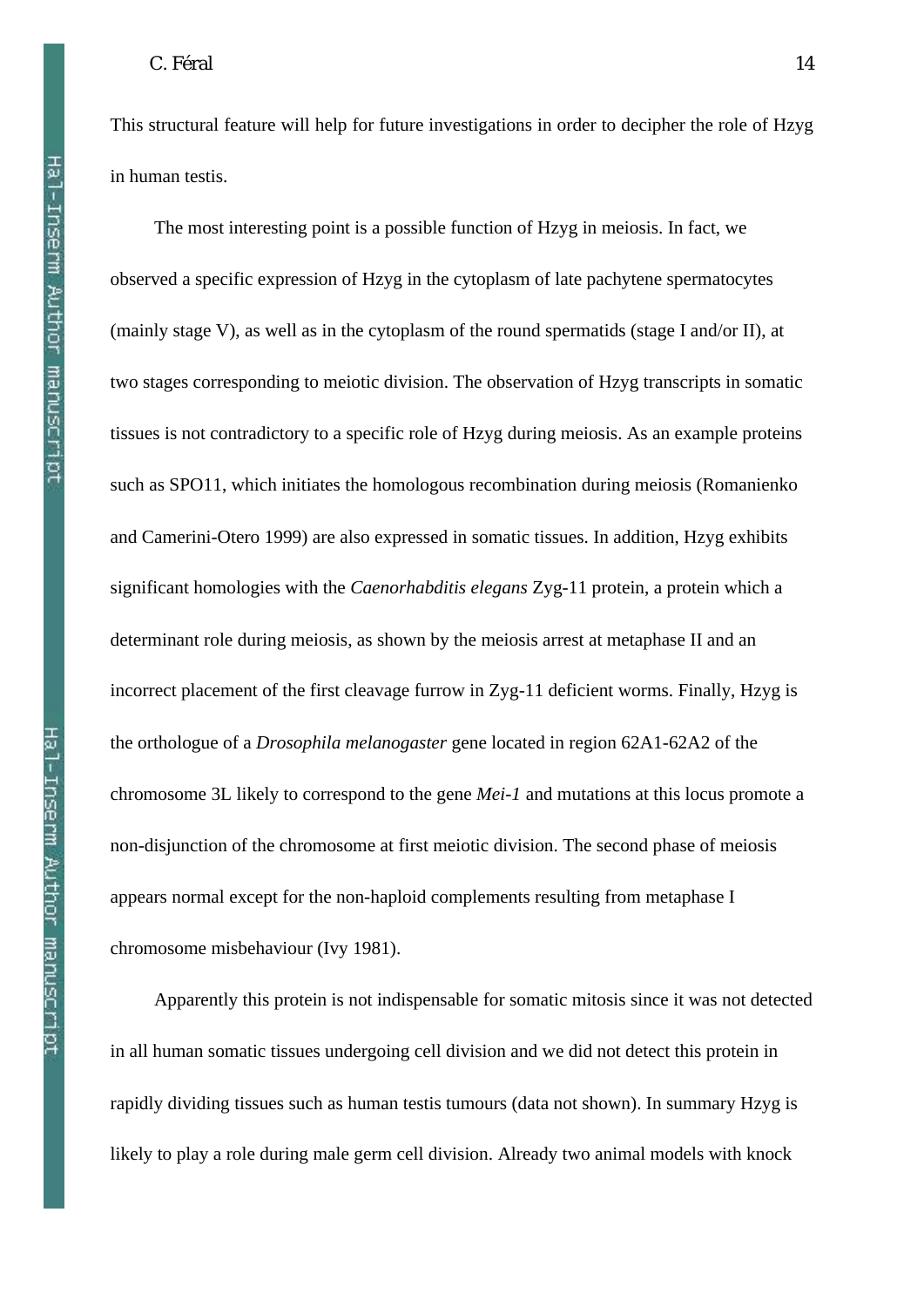out genes related to Hzyg are available. In fact, major alterations of meiosis have been reported in *Drosophila melanogaster* and *Caenorhabditis elegans* deficient in Hzyg homologous gene. Further investigations are needed to decipher the role of Hzyg in human germ cells.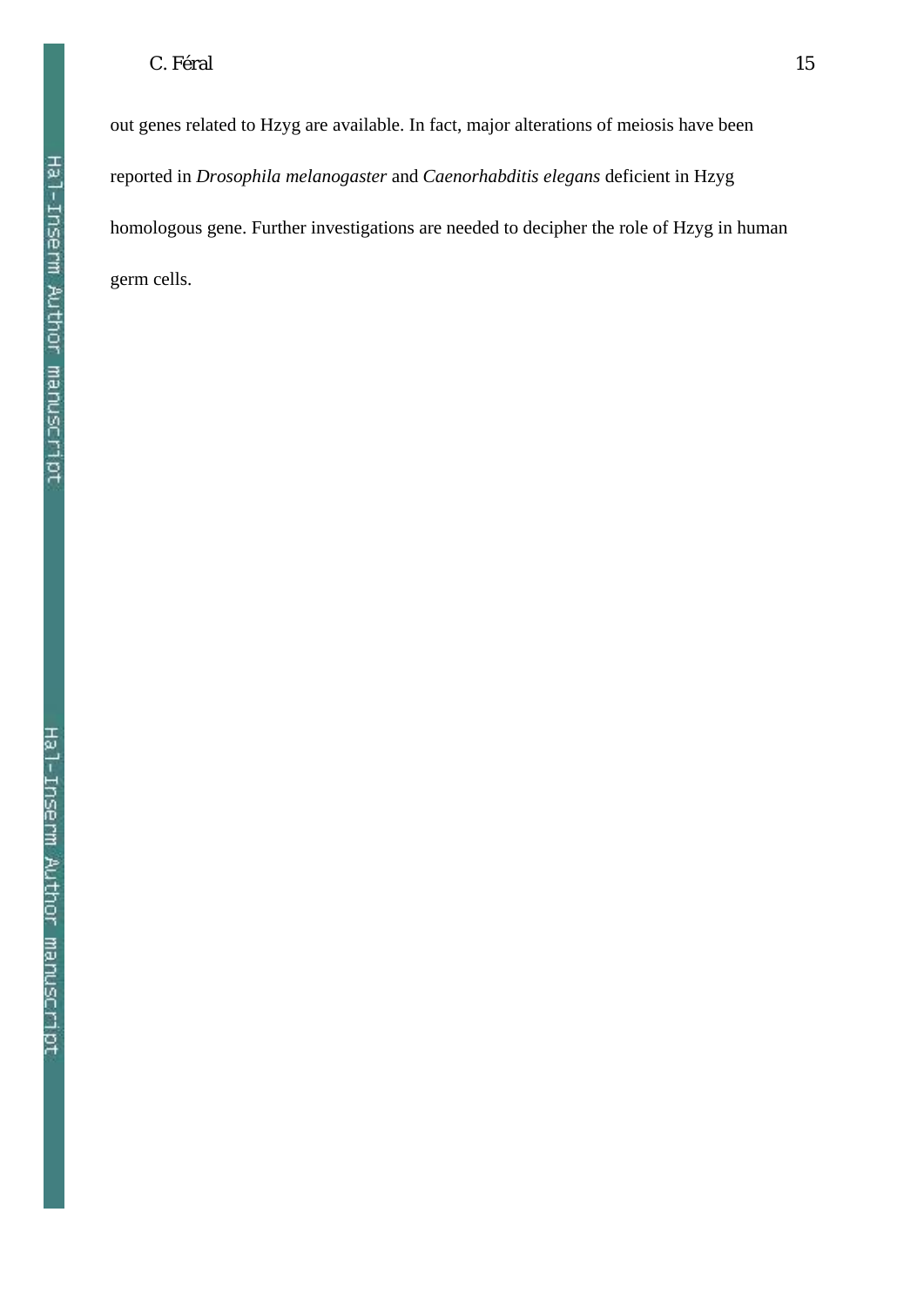Hal-Inserm Author manuscript

# **Acknowledgments**

We thank Drs Yannick Laperche, Jacques Hanoune for critical reading of the manuscript. We thank Dr Mohamed Benahmed for providing us with normal human testis mRNA. This work was funded by the Groupement de Recherche sur l'étude des Génomes and by the Association pour la Recherche contre le Cancer. Chloé Féral is a recipient of a fellowship from the Ministère de la Recherche et de l'Enseignement.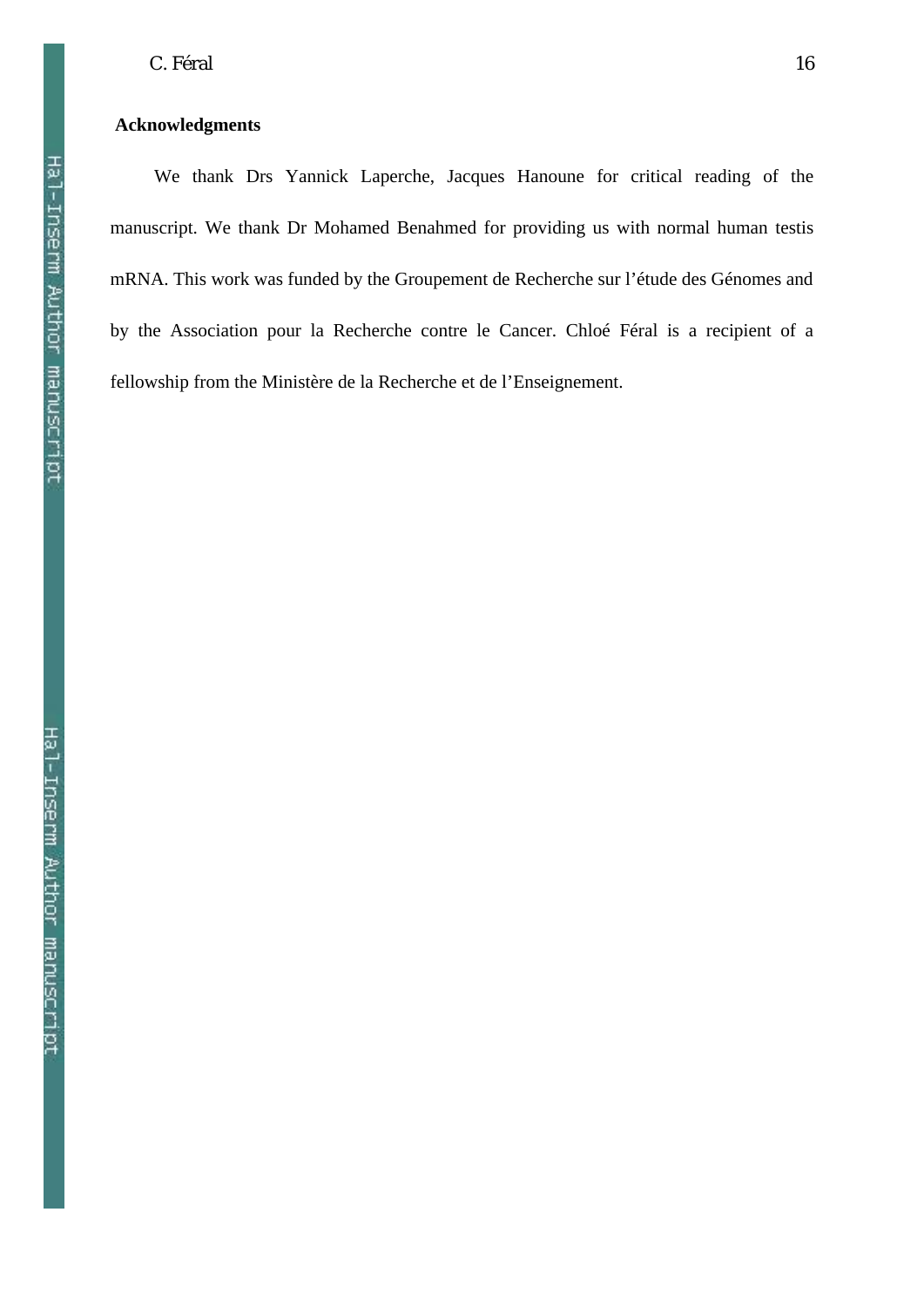#### **Literature cited**

Boardman, M., Basi G.S., and Storti R.V. (1985) Multiple polyadenylation sites in a *Drosophila melanogaster* tropomyosin gene are used to generate functional mRNAs. *Nucleic Acids Res* **13**: 1763-76.

Carter, P.W., Roos J.M., and Kemphues K.J. (1990) Molecular analysis of zyg-11, a maternal-effect gene required for early embryogenesis of Caenorhabditis elegans. *Mol Gen Genet* 22 **1**: 72-80.

Clak-Maguire, S., and Mains P.E. (1994) *mei-1*, a gene required for meiotic spindle formation in *Caenorhabditis elegans,* is a member of a family of ATP-ases. *Genetics* **136**: 533-46.

Fujikawa, K., Chung D.W., Hendrickson L.E. *et al.* (1986) Amino acid sequence of human factor XI, a blood coagulation factor with four tandem repeats that are highly homologous with plasma prekallikrein. *Biochemistry* **25**: 2417-24.

Giuili, G., Scholl U., Bulle F. *et al.* (1992) Molecular cloning of the cDNAs coding for the two subunits of soluble guanylyl cyclase from human brain. *FEBS Lett* **304**: 83-8.

Ivy, J. (1981) Mutations that disrupt meiosis in males of drosophila melanogaster. (Thesis) University of California, San Diego, California, USA.

Kemphues, K.J., Wolf N., Wood W.B. *et al.* (1986) Two loci required for cytoplasmic organization in early embryos of Caenorhabditis elegans. *Dev Biol* **113**: 449-60. Kobe, B. and Deisenhofer J. (1994) The leucine-rich repeat: a versatile binding motif. *Trends Biochem Sci* **19**: 415-21.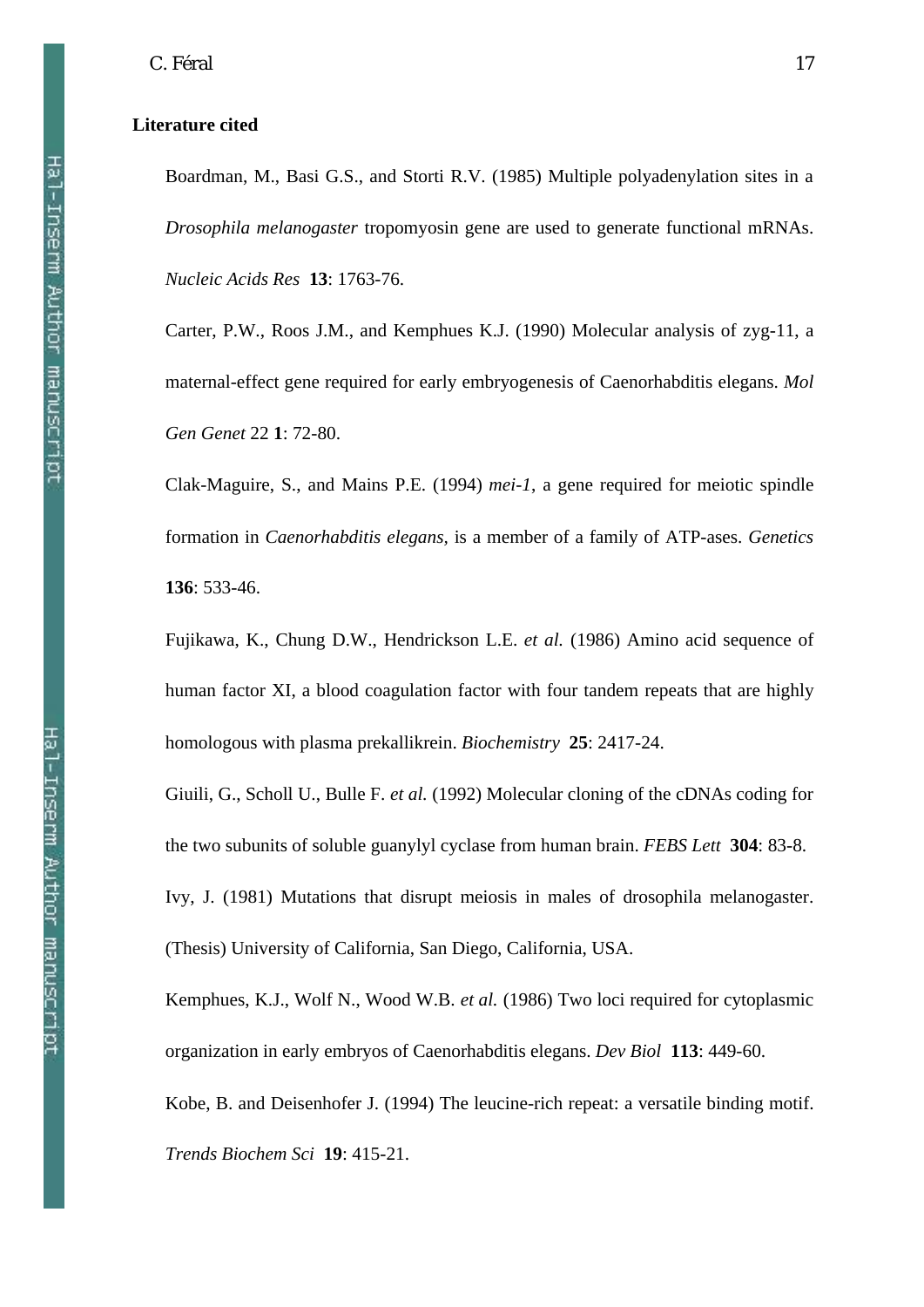Kobe, B. and Deisenhofer J. (1995) Proteins with leucine-rich repeats. *Curr Opin Struct Biol* **5**: 409-16.

Kozak, M. (1991) An analysis of vertebrate mRNA sequences: intimations of translational control. *J Cell Biol* **115**: 887-903.

Levy, I., Wu Y.Q., Roeckel N. *et al.* (1996) Human testis specifically expresses a homologue of the rodent T lymphocytes RT6 mRNA. *FEBS Lett* **382**: 276-80.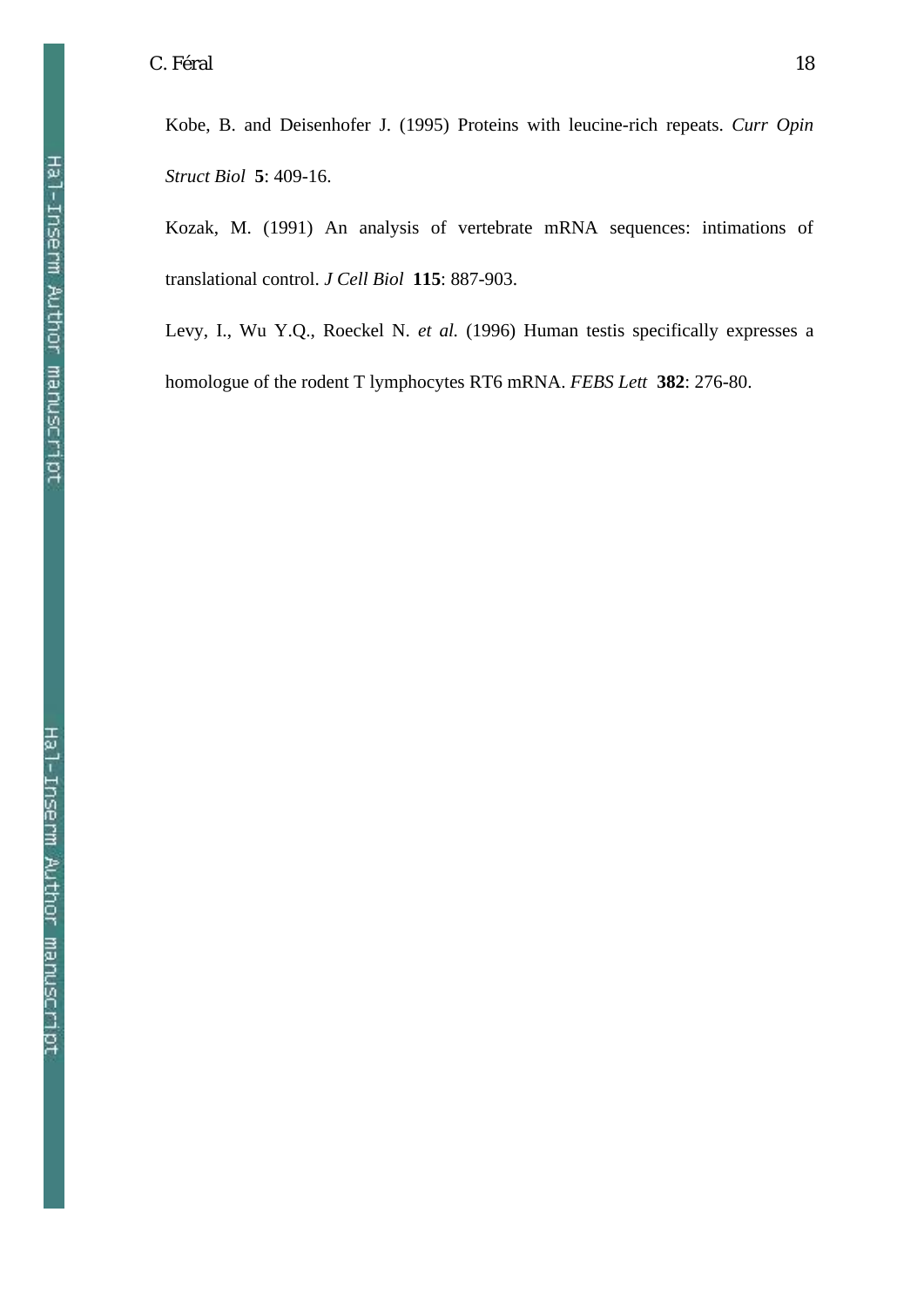Matsuoka, I., Giuili, G., Poyard M. *et al.* (1992) Localization of adenylyl and guanylul cyclase in rat brain by in situ hybridization: comparison with calmodulin mRNA distribution. *J Neurosci* **12**, 3350-60.

Meijer, D., Hermans A., von Lindern M. *et al.* (1987) Molecular characterization of the testis specific c-abl mRNA in mouse. *Embo J* **6**: 4041-8.

Pawlak, A., Toussaint C., Levy I. *et al.* (1995) Characterization of a large population of mRNAs from human testis. *Genomics* **26**: 151-8.

Romanienko, P.J. and R.D. Camerini-Otero R.D. (1999) Cloning, characterization, and localization of mouse and human SPO11. *Genomics* **61**: 156-69.

Sandell, L.J., Prentice H.L., Kravis D. *et al.* (1984) Structure and sequence of the chicken type II procollagen gene. Characterization of the region encoding the carboxyl-terminal telopeptide and propeptide. *J Biol Chem* **259**: 7826-34.

Teruya, J.H., Kutsunai S.Y., Spear D.H. *et al.* (1990) Testis-specific transcription initiation sites of rat farnesyl pyrophosphate synthetase mRNA. *Mol Cell Biol* **10**: 2315-26.

Tsai, S.C., Haun R.S., Tsuchiya M., *et al.* (1991) Isolation and characterization of the human gene for ADP-ribosylation factor 3, a 20-kDa guanine nucleotide-binding protein activator of cholera toxin. *J Biol Chem* **266**: 23053-9.

Tsui, S.K., Lee S.M., Fung K.P. *et al.* (1996) Primary structures and sequence analysis of human ribosomal proteins L39 and S27. *Biochem Mol Biol Int* **40**: 611-6.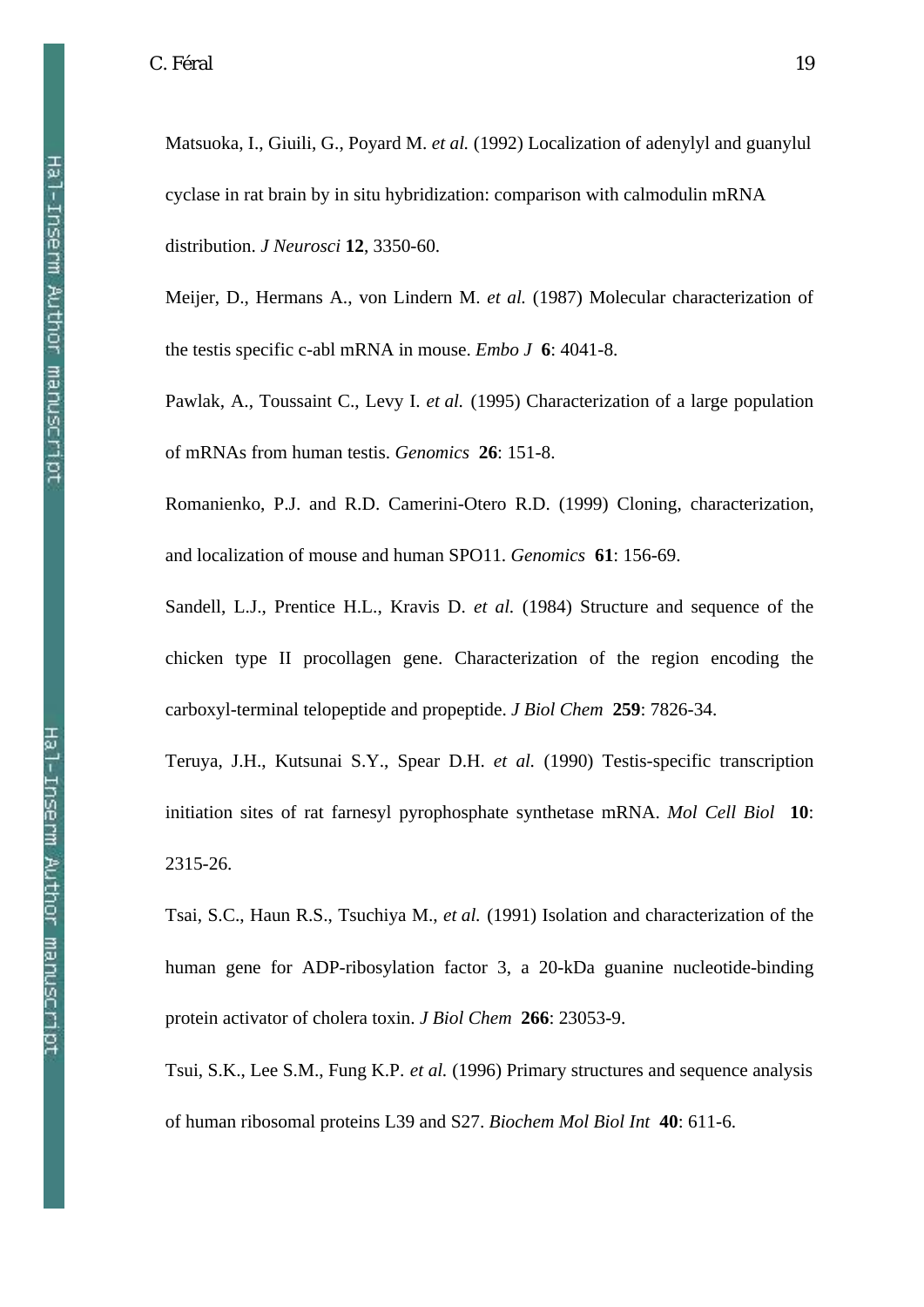# **Legend to figures**

### Figure 1

Nucleotide and amino acid sequences of Hzyg. The non-coding nucleotide sequences are indicated in low cap. The sequences deduced from alignments with EST are represented in italic and are located outside the bracket. The different stop codons present in the 5'untranslated region are underlined. The polyadenylation signal is underlined. Double arrow  $(\check{\zeta})$  map the 4 LRR and the XLXXLXLXX(N/T/C) motives at their amino terminal parts are underlined.

# Figure 2

Alignment of protein sequences of Hzyg, the *Drosophila melanogaster* gene *Mei-1* (Mei-1?), and *Caenorhabditis elegans* Zyg-11. The black boxes represent identical residues between the human sequence and the sequences of the two other species.

Figure 3

Southern blot, of human genomic DNA digested with different restriction enzymes (K: KpnI, E: EcoRI, Pv: PvuII, Ps: PstI, H: HindIII), hybridised with the insert of clone A11107. The blot was washed under high stringency conditions. The size of the markers is indicated on the right side.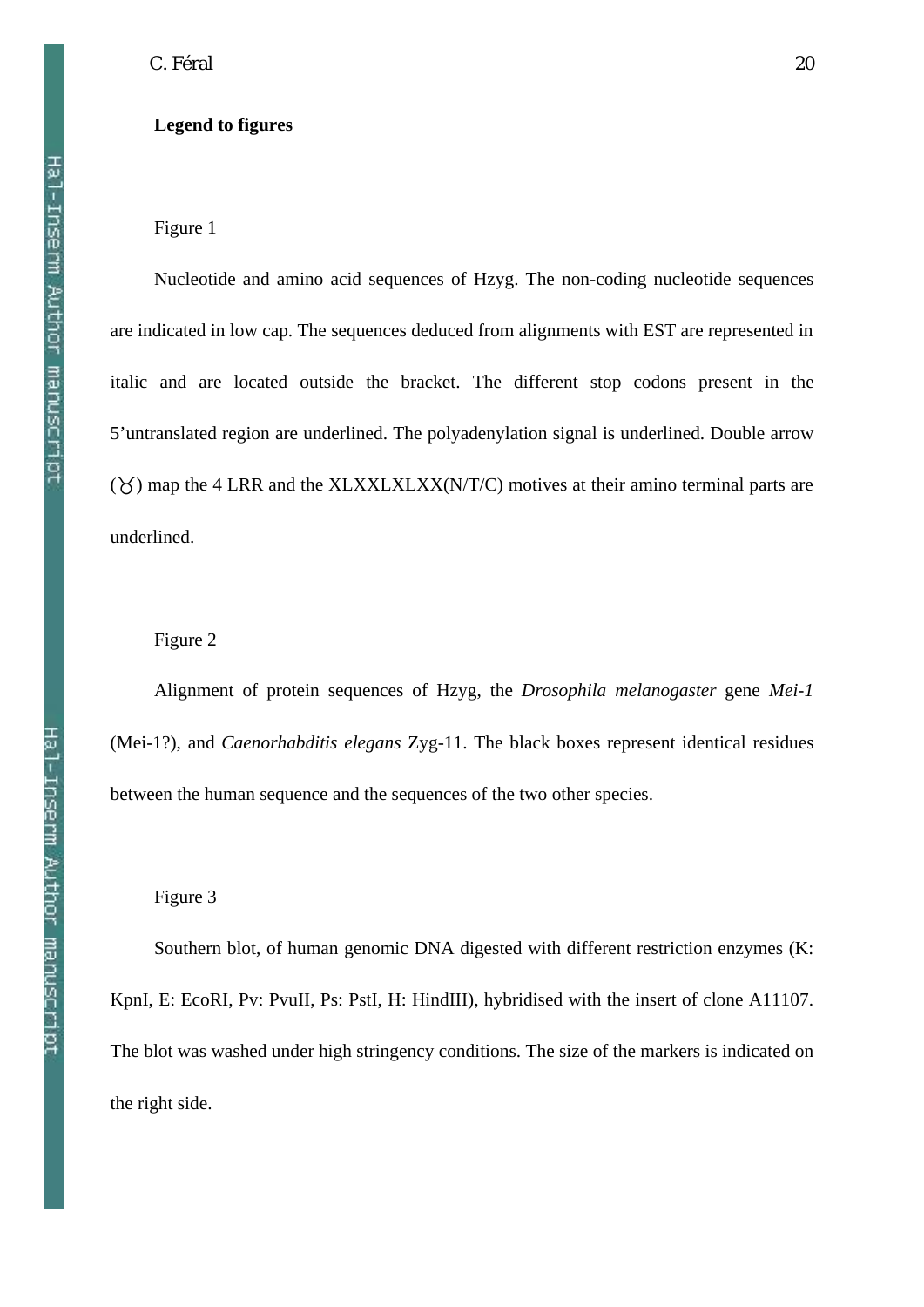# Figure 4

Northern blots of human tissue mRNA hybridised with the insert of the clone A11107 and washed under high stringency conditions. The blots were exposed for two nights. The size of the markers is indicated on the right side.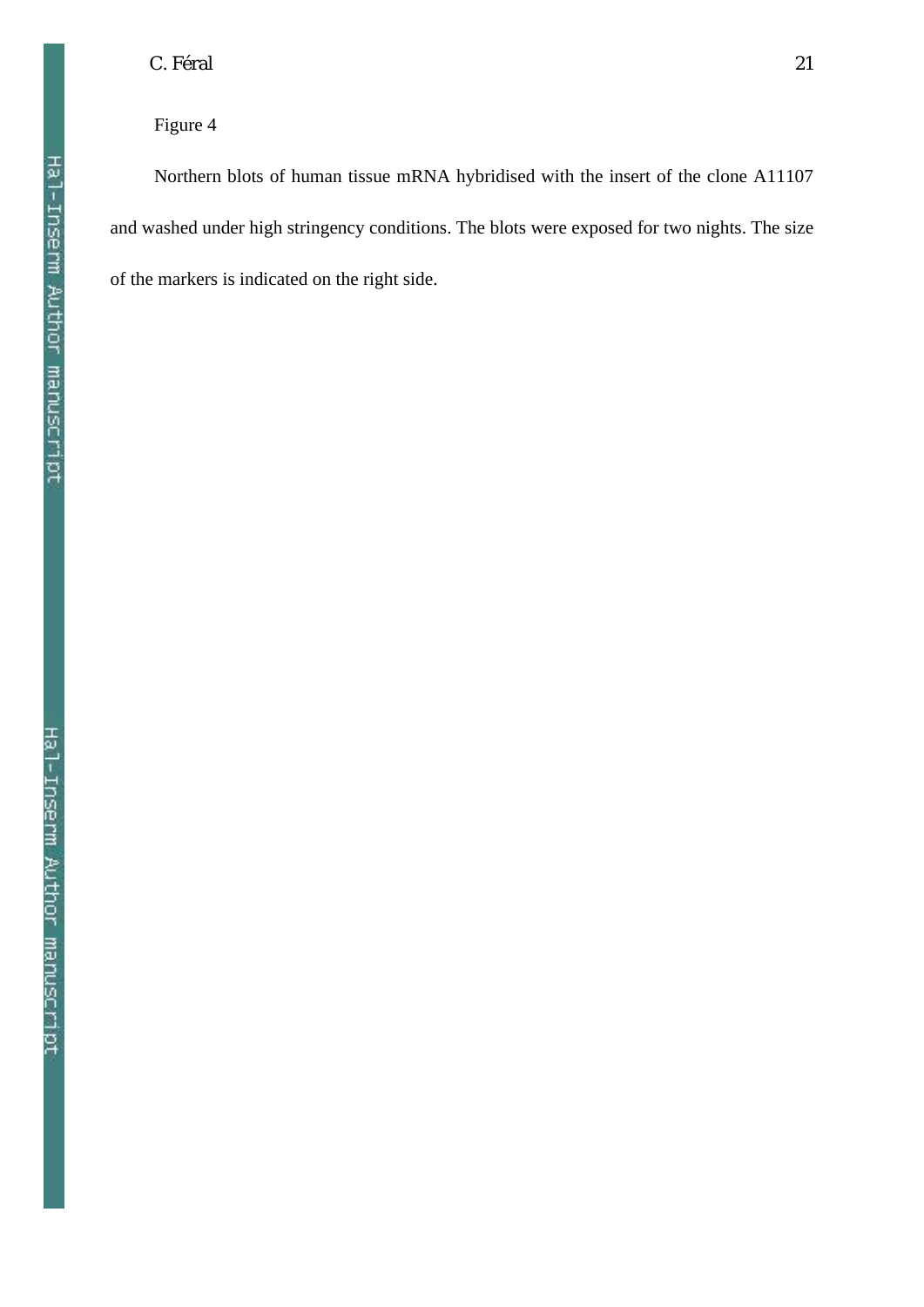Hal-Inserm Author manuscript

# Figure 5

In situ hybridisation to human testis sections of single strand RNA antisense (A, B, E-H) or sense (C, D) probes specific for Hzyg. A, B, D, F, H and C, E, G photographs were obtained under dark field and bright field respectively. Magnification for sections are as follows: 25 (A), 100 (B), 630 (C-H). Scale bare: (A) = 200 μ; (B) = 25 μ; (C-H) = 10 μ

# Figure 6

Western blot of human testis protein extracts incubated with affinity-purified IgG raised against a 13 amino-acids specific carboxy-terminal Hzyg peptide. A human kidney extract was used as negative control, since no mRNA signal was observed on northern blot. Sizes of the molecular weight standards (kDa) are reported on the left.

# Figure 7

Immunofluorescent staining of paraffin-embedded human testis sections incubated: (A) without primary antibodies, (B and D) with Hzyg purified IgG, (C) with purified IgG preabsorbed on Hzyg specific peptide. Sections were overlaid with CY3-conjugated antirabbit IgG. DNA was counterstained with DAPI. Original magnification  $x630$ . Scale bare = 10 μ.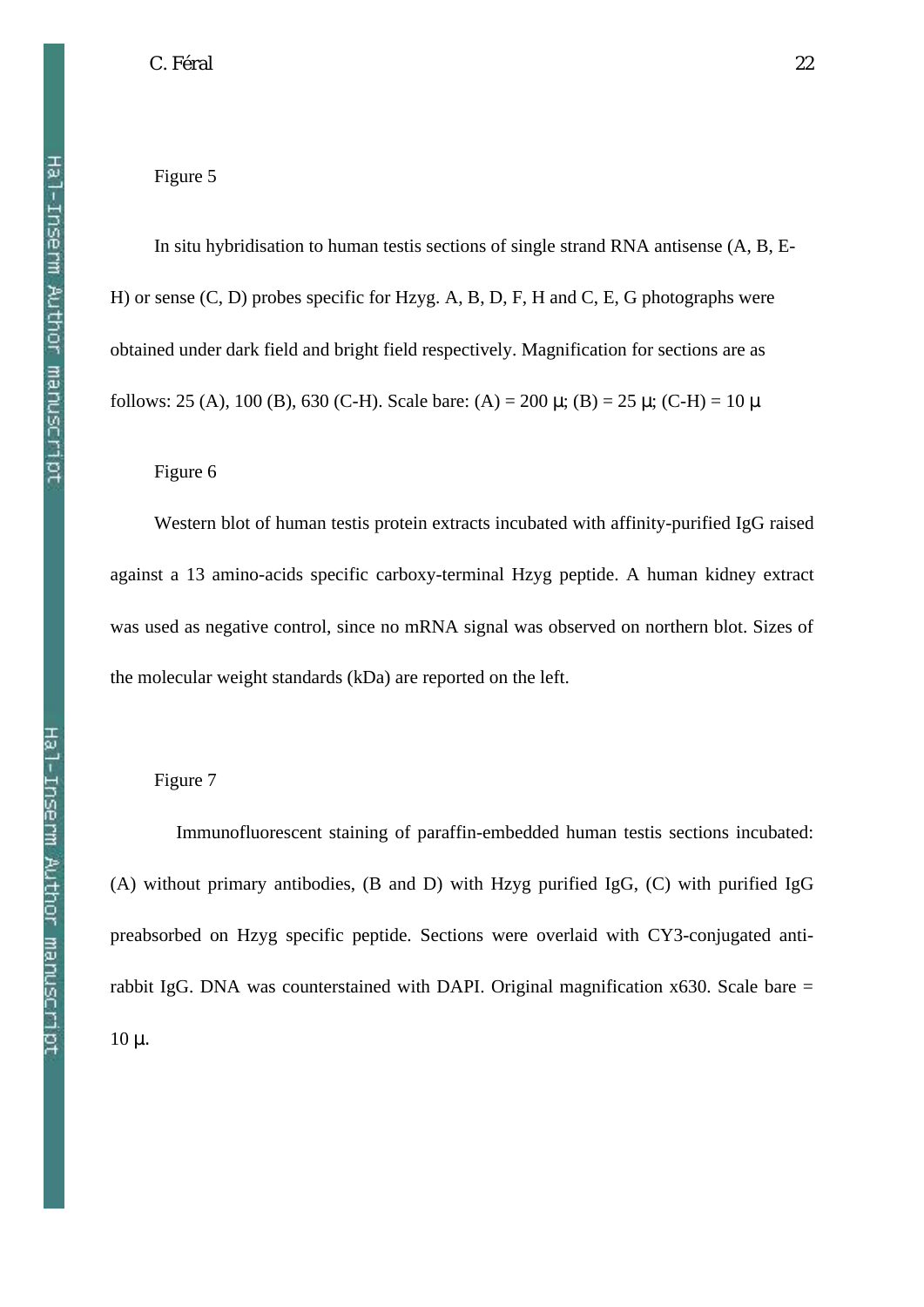| gggtttgt <u>tga</u> cagcggaggcggcggcggctgcaaggctccgagccg <u>tag</u> gagccggatcggggggaggggcccgggcccaggagcctcagccccgccggcagccc <u>taagg</u> gca                                                                                                                            | 112         |  |  |  |  |  |  |
|--------------------------------------------------------------------------------------------------------------------------------------------------------------------------------------------------------------------------------------------------------------------------|-------------|--|--|--|--|--|--|
| Aggcagtggctctgccaatgatcctgtgagtattcaggaatcactgttgcccctggggatccttgtcctggagtggcccacctgcttgcccccagc ATG GCG TCC GAC                                                                                                                                                         | 220         |  |  |  |  |  |  |
| L C T D F<br>C L R N L D G T L G<br>Y<br>s<br>L.<br>M A<br>Т.<br>Ι.<br>ACT CCC GAG TCG CTG ATG GCC CTC TGT ACT GAC TTC TGC TTG CGC AAC CTG GAT GGC ACC CTG GGC TAC CTG CTG GAC AAG GAG                                                                                   | 32<br>304   |  |  |  |  |  |  |
| Е<br>$I \quad C$<br>$\mathbf{R}$<br>Е<br>$\mathbf{H}$<br>$P$ D<br>F.<br>L<br>$\mathbf{P}$<br>S<br>D<br>L.<br>V<br>N<br>Y<br>V<br>E<br>- 1<br>ACC CTG CGG CTA CAT CCG GAC ATC TTC TTG CCC AGC GAG ATC TGT GAC CGG CTC GTC AAT GAG TAT GTG GAG CTG GTG AAC GCT             | 60<br>388   |  |  |  |  |  |  |
| S<br>E<br>$\mathbf{P}$<br>Н<br>Е<br>s<br>F<br>F.<br>s<br>L<br>$\mathbf{F}$<br>D<br>P<br>R<br>S.<br>Т<br>R<br>т<br>R<br>L<br>GCC TGT AAC TTC GAG CCA CAC GAG AGC TTC TTC AGC CTC TTT TCG GAC CCC CGC AGC ACC CGC CTC ACG CGG ATC CAC CTC CGT                              | 88<br>472   |  |  |  |  |  |  |
| $\mathbf Q$<br>$\mathbf{Q}$<br>DLEAIRKQ<br>ᅩ<br>$\mathbf{v}$<br>$_{\rm E}$<br>D<br>$\mathbf{D}$<br>GAG GAC CTG GTG CAG GAC CAG GAC CTG GAG GCC ATC CGC AAG CAG GAC CTG GTG GAG CTG TAC CTG ACT AAC TGC GAG AAG CTG                                                       | 116<br>556  |  |  |  |  |  |  |
| т<br>R<br>$S$ F<br>S<br>T<br>L<br>L<br>Н<br>$\mathbf{r}$<br>$\mathbf v$<br>-S.<br>┸<br>-S.<br>F<br>G<br>TCC GCC AAG AGC CTG CAG ACA CTG AGG AGC TTC AGC CAC ACC CTG GTG TCC TTG AGC CTC TTC GGC TGT ACA AAC ATT TTC TAT                                                  | 144<br>640  |  |  |  |  |  |  |
| Е<br>Y L V N P T C<br>Q<br>с<br>V<br>L<br>V<br>K<br>E<br>GAG GAG GAG AAC CCA GGG GGC TGT GAA GAT GAG TAC CTC GTC AAC CCC ACC TGC CAG GTG CTG GTT AAG GAT TTC ACC TTC GAG                                                                                                 | 172<br>724  |  |  |  |  |  |  |
| F<br>N<br>L G<br>R<br>M<br>$\mathbf{I}$<br>D<br>W<br>V<br>P<br>V<br>Е<br>S.<br><b>I.</b><br>R<br>L<br>R<br>L<br>Ι.<br>GGC TTC AGC CGC CTC CGC TTC CTC AAC TTG GGC CGC ATG ATT GAT TGG GTC CCT GTG GAG TCC CTG CTG CGG CCG CTT AAC TCC                                    | 200<br>808  |  |  |  |  |  |  |
| Q<br>s<br>G<br>$\mathbf{I}$<br>Q<br>T<br>- S<br>$\mathbf{D}$<br>A<br>$F$ L<br>T<br>W<br>K<br>D<br>S.<br>- L<br>A<br>CTG GCT GCC TTG GAC CTC TCA GGC ATT CAG ACG AGC GAC GCC GCC TTC CTC ACC CAG TGG AAA GAC AGC CTG GTG TCC CTC GTC                                      | 228<br>892  |  |  |  |  |  |  |
| s<br>D<br>D<br>H<br>$\mathbf{I}$<br>R<br>$\mathbf{V}$<br>$\mathbf{I}$<br>V<br>Q<br>L<br>$\mathbf{H}$<br>K<br>G<br>Н<br>Ð<br>D<br><b>I.</b><br>L<br>Т.<br>CTC TAC AAC ATG GAC CTG TCC GAC GAC CAC ATC CGG GTC ATC GTG CAG CTG CAC AAG CTG GGA CAC CTG GAC ATC TCC CGA GAC | 256<br>976  |  |  |  |  |  |  |
| E<br>V L S L F V Q<br>Y<br>Y<br>K<br>F<br>K<br>L.<br>T<br>R<br>К<br><b>I</b> .<br>CGC CTC TCC AGC TAC TAC AAG TTC AAG CTG ACT CGG GAG GTG CTG AGC CTC TTT GTG CAG AAG CTG GGG AAC CTA ATG TCC CTG                                                                        | 284<br>1060 |  |  |  |  |  |  |
| Е<br>N<br>C<br>S<br>I S<br>K M E<br>E<br>E<br>G<br>$\bf{Q}$<br>T<br>s<br>E<br>Н<br>M<br>$\mathbf{I}$<br>L<br>A<br>GAC ATC TCT GGC CAC ATG ATC CTA GAG AAC TGC AGC ATC TCC AAG ATG GAA GAG GAA GCG GGG CAG ACC AGC ATT GAG CCT TCC                                        | 312<br>1144 |  |  |  |  |  |  |
| $P \perp$<br>F E<br>$\mathbf{I}$<br>P F<br>R<br>A L K R<br>$\overline{\mathbf{0}}$<br>$F \perp$<br>$G \perp$<br>N S<br>AAG AGC AGC ATC ATA CCT TTC CGG GCT CTG AAG AGG CCG CTG CAG TTC CTC GGG CTC TTT GAG AAC TCT CTG TGC CGC CTC ACG                                   | 340<br>1228 |  |  |  |  |  |  |
| Q<br>K<br>V<br>s<br>G<br>D<br>N<br>Е<br>E<br>v<br>L<br>N<br>Е<br>Y<br>т<br>E<br>Н<br>Y<br>K<br>$\mathbf{A}$<br>- 1<br>A<br>CAC ATT CCA GCC TAC AAA GTA AGT GGT GAC AAA AAC GAA GAG CAG GTG CTG AAT GCC ATC GAG GCC TAC ACG GAG CAC CGG CCT                               | 368<br>1312 |  |  |  |  |  |  |
| L L F D<br>I A R I E R C N<br>$0 \perp$<br>$\mathbf{R}$<br>$\mathbf{R}$<br>$\mathbf{I}$<br>N<br>A<br>GAG ATC ACC TCG CGG GCC ATC AAC TTG CTT TTT GAC ATC GCC CGC ATC GAG CGT TGC AAC CAG CTG CTG CGG GCC CTG AAG CTG                                                     | 396<br>1396 |  |  |  |  |  |  |
| C<br>Н<br>K<br>Y<br>D<br>R<br>N<br>Ι.<br>Q<br>V<br>Т<br>G<br>S<br>L<br>L<br>F<br>Y<br>Ι.<br>т<br>L<br>K<br>A<br>GTC ATC ACG GCC CTC AAG TGC CAC AAA TAT GAC AGG AAC ATT CAA GTG ACA GGC AGC GCG CTT CTC TTC TAC CTA ACA AAT TCC                                          | 424<br>1480 |  |  |  |  |  |  |
| Q<br>VIQ VV<br>Q<br><b>S</b><br>V K<br>L R<br>$\mathbf{R}$<br>L.<br>N<br>G<br>M<br>E<br>s<br>GAG TAC CGC TCA GAG CAG AGT GTG AAG CTG CGC CGG CAG GTT ATC CAG GTG GTG CTG AAT GGC ATG GAA TCC TAC CAG GAG GTG                                                             | 452<br>1564 |  |  |  |  |  |  |
| N<br>C<br>C<br>T L C<br>$\mathbf N$<br>F<br>-S<br>Ι.<br>P<br>Е<br>E<br>L.<br>Е<br>F<br>Q<br>Y<br>R<br>R<br>L<br>ACG GTG CAG CGG AAC TGC TGC CTG ACG CTC TGC AAC TTC AGC ATC CCC GAG GAG CTG GAA TTC CAG TAC CGC CGG GTC AAC GAG                                          | 480<br>1648 |  |  |  |  |  |  |
| $I$ Q<br>N<br>$\mathbf{P}$<br>Т<br>$\mathbf{R}$<br>Q<br>D<br>E<br>$\mathbf{s}$<br>R<br>$\mathbf{I}$<br>$\mathbf{V}$<br>Н<br>Ι.<br>C.<br>Т.<br>A<br>CTC CTG CTC AGC ATC CTC AAC CCC ACG CGG CAG GAC GAG TCT ATC CAG CGG ATC GCC GTG CAC CTG TGC AAT GCC CTG GTC TGC       | 508<br>1732 |  |  |  |  |  |  |
| D<br>K<br>Е<br>V<br>G<br>К<br>M<br>G<br>F<br>V<br>V<br>T<br>M<br>L.<br>K<br>Q<br>K<br>K<br>N<br>Н<br>A<br>L<br>Т.<br>CAG GTA GAC AAC GAC CAC AAG GAG GCC GTG GGC AAG ATG GGC TTT GTC GTG ACC ATG CTG AAG CTG ATT CAG AAG AAG CTG CTG                                     | 536<br>1816 |  |  |  |  |  |  |
| S<br>V<br>– E<br>F<br>W<br><b>S</b><br>L.<br>W<br>N<br>$\mathbf{I}$<br>T<br>D<br>Е<br>T<br>M<br>A<br>GAC AAG ACA TGT GAC CAG GTC ATG GAG TTC TCC TGG AGT GCC CTG TGG AAC ATC ACA GAT GAA ACT CCT GAC AAC TGC GAG ATG                                                     | 564<br>1900 |  |  |  |  |  |  |
| F<br>K<br>L<br>F<br>D<br>C<br>L<br>$\mathbf{K}$<br>Е<br>P<br>Е<br>К<br>Q<br>Е<br>R<br>N<br>G<br>M<br>L<br>Ι.<br>1<br>TTC CTC AAT TTC AAC GGC ATG AAG CTC TTC CTG GAC TGC CTG AAG GAA TTC CCA GAG AAG CAG GAA CTC ATT AGG AAT ATG CTA                                     | 592<br>1984 |  |  |  |  |  |  |
| L M T S<br>N<br>Е<br>V<br>K<br>Е<br>L.<br>$\mathbf{R}$<br>$P \tQ$<br>Q<br>F<br>T<br>S.<br>V.<br>A<br>GGA CTT TTG GGG AAT GTG GCA GAA GTG AAG GAG CTG AGG CCT CAA CTA ATG ACT TCC CAG TTC ATC AGC GTC TTC AGC AAC CTG                                                     | 620<br>2068 |  |  |  |  |  |  |
| Е<br>V<br>S<br>Y<br>N<br>C<br>G<br>V<br>L.<br>S<br>Н<br>1<br>M<br>F<br>D<br>A<br>D<br>G<br>- 1<br>A<br>TTG GAG AGC AAG GCC GAT GGG ATC GAG GTT TCC TAC AAT GCC TGC GGC GTC CTC TCC CAC ATC ATG TTT GAT GGA CCC GAG GCC                                                   | 648<br>2152 |  |  |  |  |  |  |
| G V C K P O R E E V E E R M W A A I O S W D I<br>TGG GGC GTC TGT AAG CCC CAG CGT GAG GAG GTG GAG GAA CGC ATG TGG GCT GCC ATC CAG AGC TGG GAC ATA AAC TCT CGG AGA                                                                                                         | 676<br>2236 |  |  |  |  |  |  |
| P<br>Y<br>R<br>s<br>F<br>Е<br>1<br>L<br>R<br>L<br>L<br>P<br>Q<br>G<br>1<br>s<br>P<br>V<br>s<br>Q<br>Н<br>W<br>т<br>W<br>N<br>1<br>N<br>A<br>AAC ATC AAT TAC AGG TCA TTT GAA CCA ATT CTC CGC CTC CTT CCC CAG GGA ATC TCT CCT GTC AGC CAG CAC TGG GCA ACC TGG              | 704<br>2320 |  |  |  |  |  |  |
| L<br>s<br>V<br>Y<br>P<br>D<br>K<br>Y<br>C<br>P<br>L<br>L<br>$\bf{I}$<br>K<br>Е<br>G<br>G<br>M<br>P<br>L<br>R<br>D<br>Y<br>N<br>V<br>L<br>GCC CTG TAT AAC CTC GTG TCT GTC TAC CCG GAC AAG TAC TGC CCT CTG CTG ATC AAA GAA GGG GGG ATG CCC CTT CTG AGG GAC                 | 732<br>2404 |  |  |  |  |  |  |
| T<br>K<br>E<br>K<br>E<br>н<br>C<br>S<br>K<br>Е<br>Е<br>K<br>M<br>т<br>R<br>Q<br>Е<br>M<br>A<br>R<br>V<br>1<br>N<br>F<br>Т.<br>1<br>A<br>A<br>ATA ATT AAG ATG GCG ACC GCA CGG CAG GAG ACC AAG GAA ATG GCC CGC AAG GTG ATT GAG CAC TGC AGT AAC TTT AAA GAG GAG             | 760<br>2488 |  |  |  |  |  |  |
| M<br>D<br>Т<br>s<br>R<br>N<br>AAC ATG GAC ACG TCT AGA TAG aggcctccgtccccatggccgccaccgctctggaccacaggcgggggaggaagcatgctcaagcagcccagcggggggcccctt                                                                                                                           |             |  |  |  |  |  |  |
| 2592<br>2704                                                                                                                                                                                                                                                             |             |  |  |  |  |  |  |
| ttaggaagtgtgaagttttgtgtgtatgatttctgtgcaaa <u>aacaaa</u> agcaacactcctg<br>2764                                                                                                                                                                                            |             |  |  |  |  |  |  |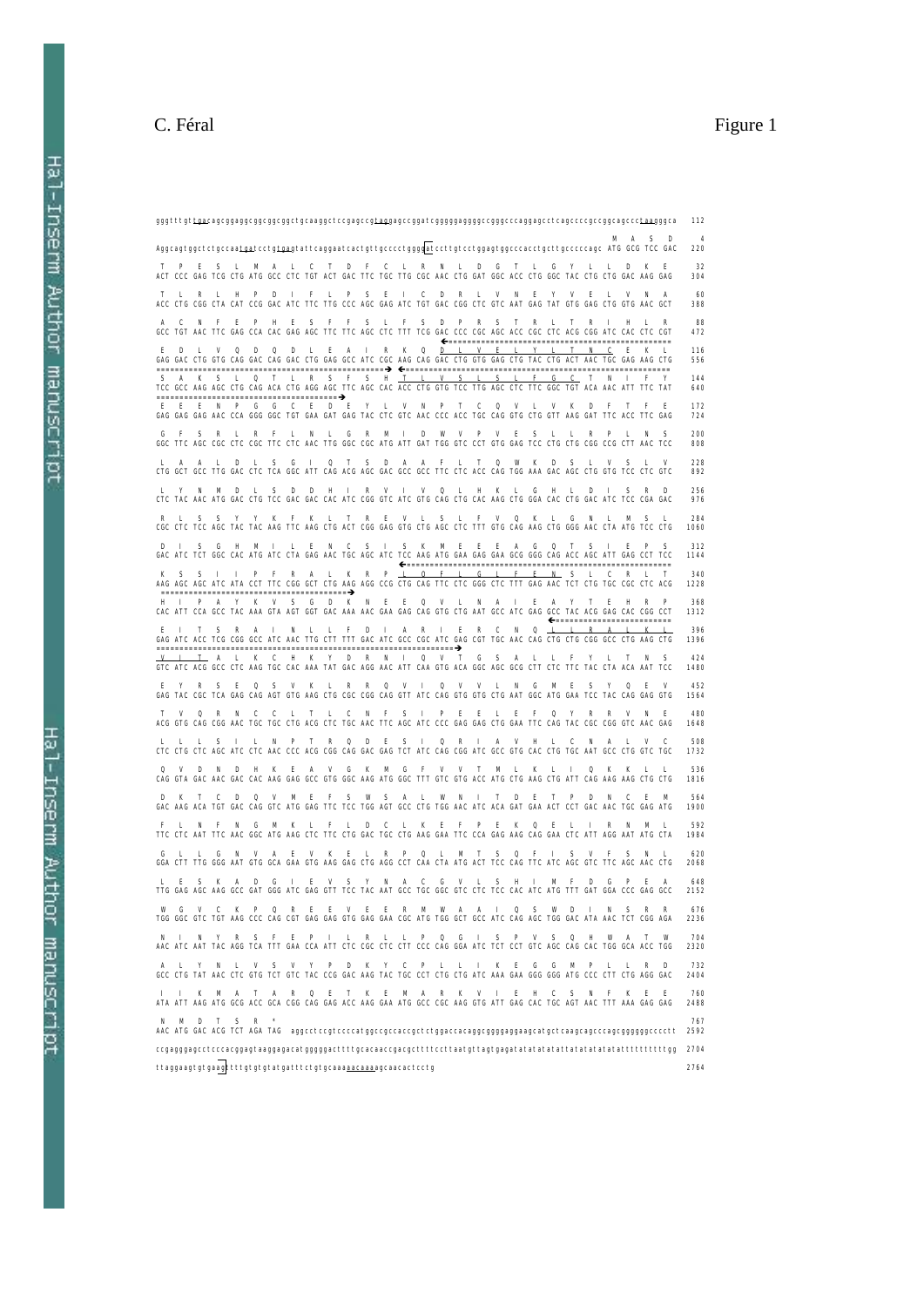#### C. Féral Figure 2

**R T V L S P F L A L V M Q S Q S E L W L R P E L G L LP QGI SI V SOHW, TWALY NU V SWIDK YOU LI KEGGMP LIKE OF THE MAT AROE TK BUAR KWIE : 752<br>L VR CYE TI Q QOHW, WALLANLT QWI BK YOKL VE QENG I Q ILNE LLEHES PYC <mark>E IKR TAR LWIE</mark> : 745<br>IVR ESN<mark>S</mark>NG AIM<mark>N CLIN</mark>GVH HVL QHR EK** P EKQ BL H R **:610 F D T D V M E V M E F . 5 9 0**  N COLTLON IS IE E ELEISOVRRVNELLIIS ILNP<mark>ITRODES LOR IP</mark> VHLONAL VCOVI . NDHKEAVC KMC EV VIMLKI I OK KU : 53<br>NGVLTLI C HMCVDVLJEMERLIKI ILINGVSKI EQEGE VOR IP I VILNTI A<u>GOVI</u> . GROKLFLGELG VISIWETI I IKD RU : 52 **E K MAT AROE TK E<br>LE HES PYC<u>E TK</u> R<br>FMDSG LSP IVE I KEG GMPILERD TIKM<br>QEN CIQ IL NELL EH<br>KG . . . . . YI EMFMD V Y P D K Y C P L V Y P E K Y C K L H R E K N K A P T**  QH WA T WAL Y NI V S V Y P<br>QH WA V WAL A <mark>NL</mark> T Q V Y P<br>I M WCL W GVH HVL QHR E **SPV SQHWA<br>T P Q CQHWA**<br>SNGA TMWC R N I N Y R S F E P I L R L L P Q G<br>R N I N Y R S F E P I L S <mark>I</mark> V R C Y<br>A MV S <mark>Y</mark> K S F I P F S R I V R E S **S S P**  QL M'I S Q F I S<br>RL MI Q B F I F<br>QL CKN EY I S **FI SVF SNLIES....**<br>FI EVFARILDS....<br>YI SVL ISCLDGSFNE ES . . . . . . . . . . KA<mark>DG IEV SYNA</mark>CGVI S<br>DS . . . . . . . . . L SDC IEV SYNA ACWIA<br>DG SFN EVD SKGR YRE VERSYF<sup>R</sup>ACTIA N ACG VI SHIMFD<br>NA AGVI AHIJA SD<br>FR ACI LANLL TN **H IMFDG PEANGVC<br>H I A SDG ADAWTIK<br>NLL TN . TDG YESE A MGVC E POREE VEERWWAA<br>A MTIK I RSREHVLERWVAA<br>GWESEN .ORDEACEKLLEL E RMWAAI OS<br>E RMVAAI OR<br>EKLLEI I EQ AAI CSWD L:<br>AAI CRWN L:<br>EL LEQY PT: W D I W N I Y P T :665 :688 MST MWN TDEFT**<br>L <mark>SA LWN</mark> L TDEC **WS<u>A L</u>WN I TDE T C TDE TPDNC**<br>TDE TAI NC <u>00 . .</u> . N C K R <mark>TI</mark> DG<br>T C K A TI DA **N C E MET NEN CMK**<br>N C K R F L DGR GME<br>T C K A F L DAG C V Q **F L NEN GAK LET DE<br>FL DGR GAE YEL KC**<br>FL DAGE VQ LAF R I **GMK LET DGL "BEPEKQ<br>GME YEL KCL HTEP DRD**<br>GVQ LAF RIL KABD YHG CL <sup>R</sup>EFP EKQ ELH<br>CL HTF PDRD ELL 20 P x Q <mark>E H 1 830<br>B B K Q E H RN M G L C N VA V 1 5 0 2<br>B B D RD B L RN M G L LG N A B V 4 : 5 9 5<br>B D Y HG N VQ T K V L C L L N N L G B V B : 6 1 0</mark> **M T R S V F D . . . . . . . .. . . . V A V A I K R D G R E Y L H T D R D L :595 E A Y T R E H R V G H E R D N E N A L Y T L K T L L T D E P A T K A D A G V Q I A F R I A D Y H G Q T K V I N L E**  . . . . 490 . . . . 500 . . . 500 . . . 510 . . . 520 . . . 530 . . 530 . . 540 . . 550 . . 550 . . . 560<br>CO<mark>RNICK SIREELENGURENELLE SINGURENE SINGUREN</mark> KANGUNIKAN KERANGKURENGUNIKAN PERITANGKUREN 1988.<br>CY<mark>RNIC</mark>C HMAVDVLEB  **. . . 6 5 0 . . . 6 6 0 . . . 6 7 0 . . . 6 8 0 . . . 6 9 0 . . . 7 0 0 . . . 7 1 0 . . . 7 2 0 . Q S N . . . . . . . . . K A S M F P E G V C E W S :672 . Q E A R . . . . . . . . . L S N A A S A D T I T V R H L K N E Y I C D G S F N E V D S K G R Y A A N L L T T D E S E N L Q**  NS REALLY 2001 - 1940 - 1950 - 1950 - 1960 - 1970 - 1980 - 1980 - 1980 - 1980 - 1980 - 1980 - 1980 - 1980 - 19<br>NS REALLY AND THE REALLY CONSTRUCT OF THE REAL PROPERTY OF THE REAL PROPERTY OF THE REAL PROPERTY OF THE PAST<br>L  **. . . . 1 0 . . . . 2 0 . . . . 3 0 . . . . 4 0 . . . . 5 0 . . . . 6 0 . . . . 7 0 . . . . 8 0 . . . . M A S D T P E S L M A L C T D F C L R N L D G T L G Y L L D K E T L R L H P D I F L P S E I C D R L V N E Y V E L V N A A C N F E P H E S F F S L F S D : 76 M E D G S L D E E P L T L K E I A Y Q K L C N N L D I I S S H R P D G Q R G . L N P G I V L P N E I C D G F L E N Y Q R F N . . . . . R P L D D S V I R L F E D : 74 . . . M D H N A A L T T C S T S A I P R L A R L A T E R I A E L I E N D A L P E F D H K V I A S C S N D I F E V L R Q K K K . . . . . . . L N H Q T L Q T M C S : 70 PRESCRIPT (1992) - 1992. - 1992. - 1992. - 1992. - 1992. - 1994. - 1994. - 1994. - 1994. - 1994. - 1994. - 199**<br>PRE<mark>RPTREPREDLIODOPER</mark>ALRKOLINE PLESTINGEKLEAKELOTIRSFSHIP VSESI.FGCTNIFNEBEN PGGCEPE:155<br>THRESEKIVNERNSTLSS  **. . . 1 7 0 . . . 1 8 0 . . . 1 9 0 . . . 2 0 0 . . . 2 1 0 . . . 2 2 0 . . . 2 3 0 . . . 2 4 0 Y L V N P T C Q V L V K D F T F E G F S R L R F L N L G R M I D W V P V E S L L R P L N S L A A L D L S G I Q T S D A A F L T Q W K D S L V S L V L Y N M D L S :235 Q L T C P H L R R L V L N . G V V M H H R L Q F A H L H D L G H L D L T S C V L A N F S L E A L G S L P N L H T . . . . . . . . . . . . . . . L I L F N V W P I :218 N W P T Y V A R K L P R L E S L A F A N R S T A N E T L S Q I G A S L L N L R F L D I S S T C V T D I S C I S S L R N . . . . . . . . . L E V L I M Y N L N I L :218**  . . . 250 . . . 260 . . . 270 . . . 280 . . . 280 . . . 290 . . . 300 . . . 310 . . . 320<br>D.BHIRVIVO HKARIADISRDRLSS. NYKFN TREVISIFVONIGNIMSIDISGHMILENCSISKMEEEAGOTSIERSK: 313<br>A.NOLHAICO RRICTIDISISSSGNGHGTYDI PDOTI EML  **. . . 3 3 0 . . . 3 4 0 . . . 3 5 0 . . . 3 6 0 . . . 3 7 0 . . . 3 8 0 . . . 3 9 0 . . . 4 0 0 S S I I P F R A L K . . . . . . . R P L Q F L G L F E N S . . L C R L T H I P . . A Y K V S G D K N E E Q V L N A I E A Y T E H . R P E I T S R A I N L L F D I :381 E Q H F A L T D I P G L A S R T Q R P L Q F L G L Y H T A H W A C K R H D I P . . A L E V A G D A N E Q Q I L T A A R Y Y H D . . R P V L L T R V L N D L Y H L :373 A L A F V E K I I E A H P . . . . . K L E Q I S L L A T P . L D S S L I E I P N R N L Q V I N T V S R R S I I F A L S H Y A N L D R P A F I T H A L H S V Y Y Q :371**  . . . . 410 . . . 420 . . . 430 . . . 430 . . . 450 . . . . . . . . 450 . . . 470 . . . . . . . . . . . . . . .<br>AR. . . ERICK . . OHERNEN HRENDRILKF KHMCHSORAHAR INSENSE OSVATAR ROVNAMENT LANGULES . YOR . . 456<br>ER. . FENCK **Hzyg Mei-1? Zyg11** COLTIGN S I E ELEHONREVNEL II S I LNP <mark>TRODES I OR IZ</mark>V HICNAL VCOVI . NDHK EAV GRAVE FUVILLK II QK KII : 535<br>GYLTLIC EINSVDV<u>LEBNER</u>L IKILIH GVSKLIBOEGE VOR IZ 1 YI LNTEAGOVI . GROKLFLGELIG VYSIWET II II KD RU : 528 **. <u>. . 4</u>90 <sub>.</sub> . <u>. 50</u>0 . . . 510 . . . 52<u>0 .</u> . . 530 . . . 54<u>0</u> . . . 550 . . . 560 EAV EKMEF Hzyg Mei-1? Zyg11** . . . . 570 . . . 580 . . . . 590 . . . . 600 . . . . 610 . . . . 620 . . . . 630 . . . . 640<br>LDK四C 2. . . . . . . . . . . . WABESWEAT INDETEDNE MEMELY NET DET BEE EXQET HRNNICHICANAEM : 602 . **. Hzyg Mei-1? Zyg11 Hzyg Mei-1? Zyg11 Hzyg Mei-1? Zyg11 Hzyg Mei-1? Zyg11 Hzyg Mei-1? Zyg11 Hzyg Mei-1? Zyg11 Hzyg Mei-1? Zyg11 Hzyg Mei-1? Zyg11 N V W L T I C N D Y L L H L D E I D F Y R T C K V A L D T M L L N R . D A S V E R M T I A I V S I V T P K M R P S E A K I T T E T K Y V Y H L V K I M N D Y L :530** 

**Hzyg**<br>**I** = 1: COD<br>yg11 **E** HH **Mei-1?** Zyg11 **HINLDT. N FKEE<br>S GSER**<br>NLDI . **H C** SN FK B E<br>Q ODS GS B R<br>H HN LD I **. . . 810 . .<br>CSNFK ENMDTSR:766<br>CDSGSERMVVDG .:758<br>IHNLDI .......:770**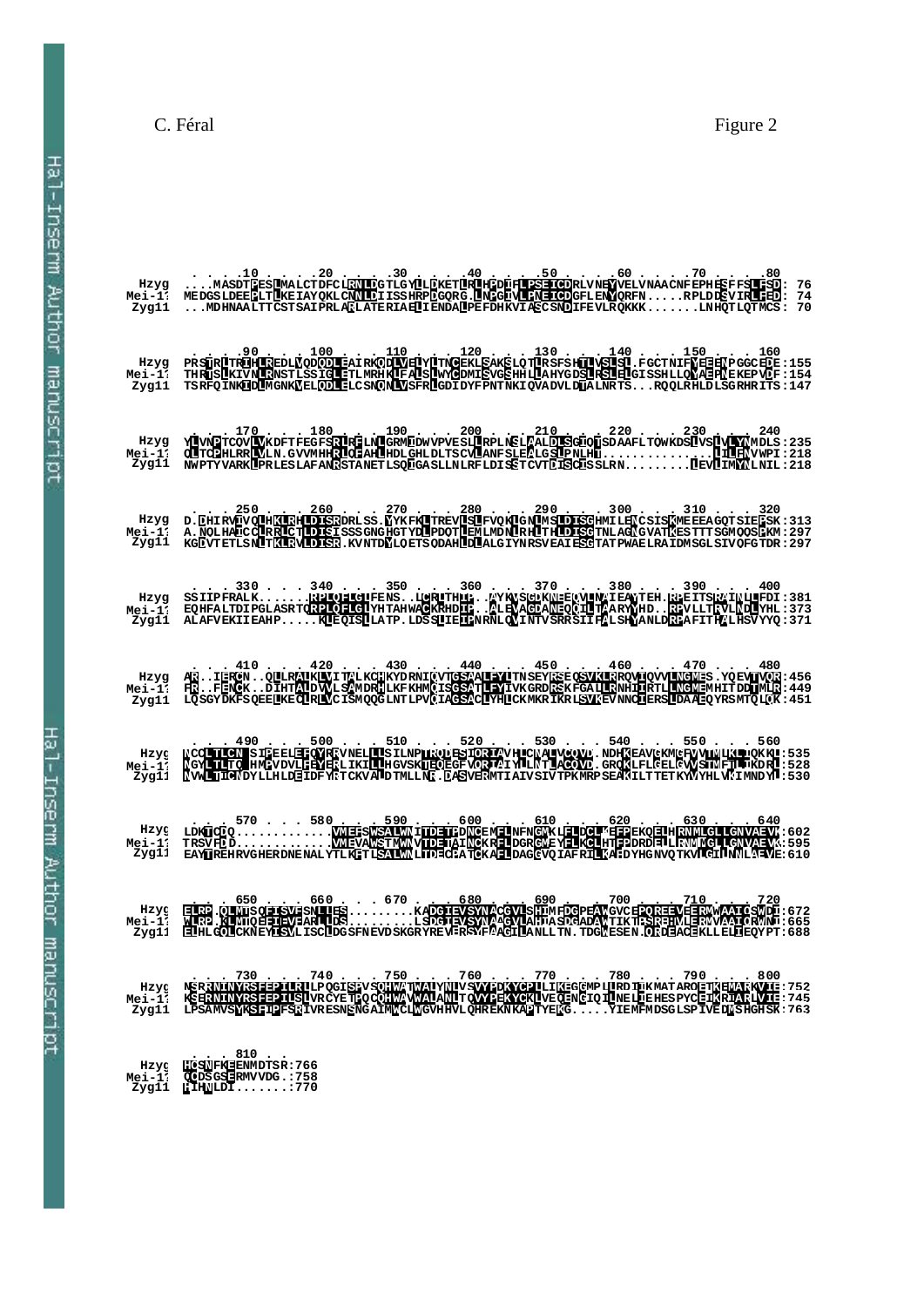C. Féral Figure 3

**K E Pv Ps H**  $-20$ **4.9 4.3 3.5 2 1.9 1.7 1.4 kb**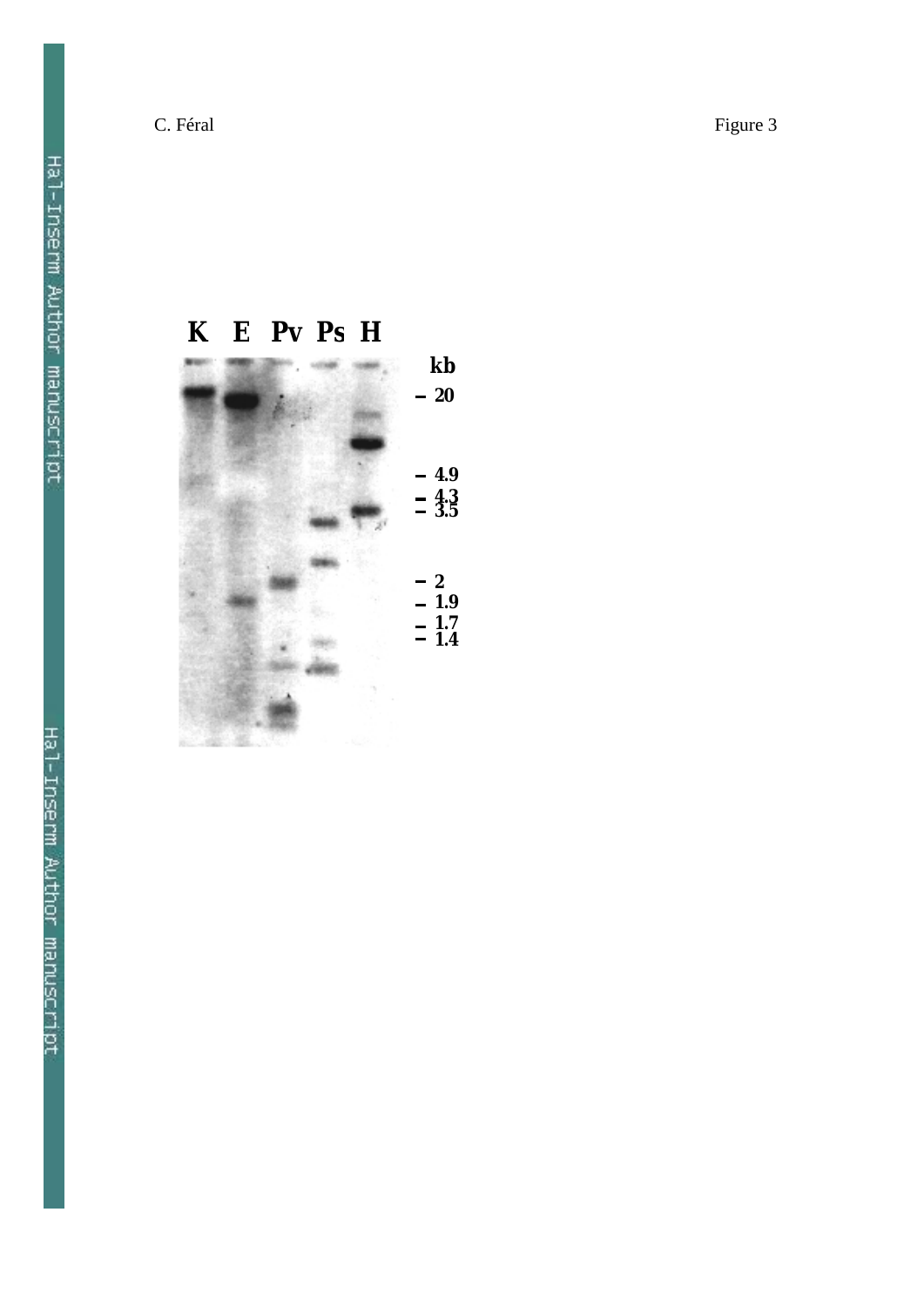| Spleen<br>Thymus<br>Prostate | <b>Sually</b> Intestine<br>Testis | <b>Colon</b><br>Leukocytes | Brain<br>Placenta<br>Heart | Lung<br>Bkeletal Muscle | Pancreas<br>Kidney |                |
|------------------------------|-----------------------------------|----------------------------|----------------------------|-------------------------|--------------------|----------------|
|                              |                                   |                            |                            |                         |                    | kb             |
|                              |                                   |                            |                            |                         |                    | $9.5$<br>$7.5$ |
|                              |                                   |                            |                            |                         |                    | 4.4            |
|                              |                                   |                            |                            |                         |                    | 2.4            |
|                              |                                   |                            |                            |                         |                    | 1.35           |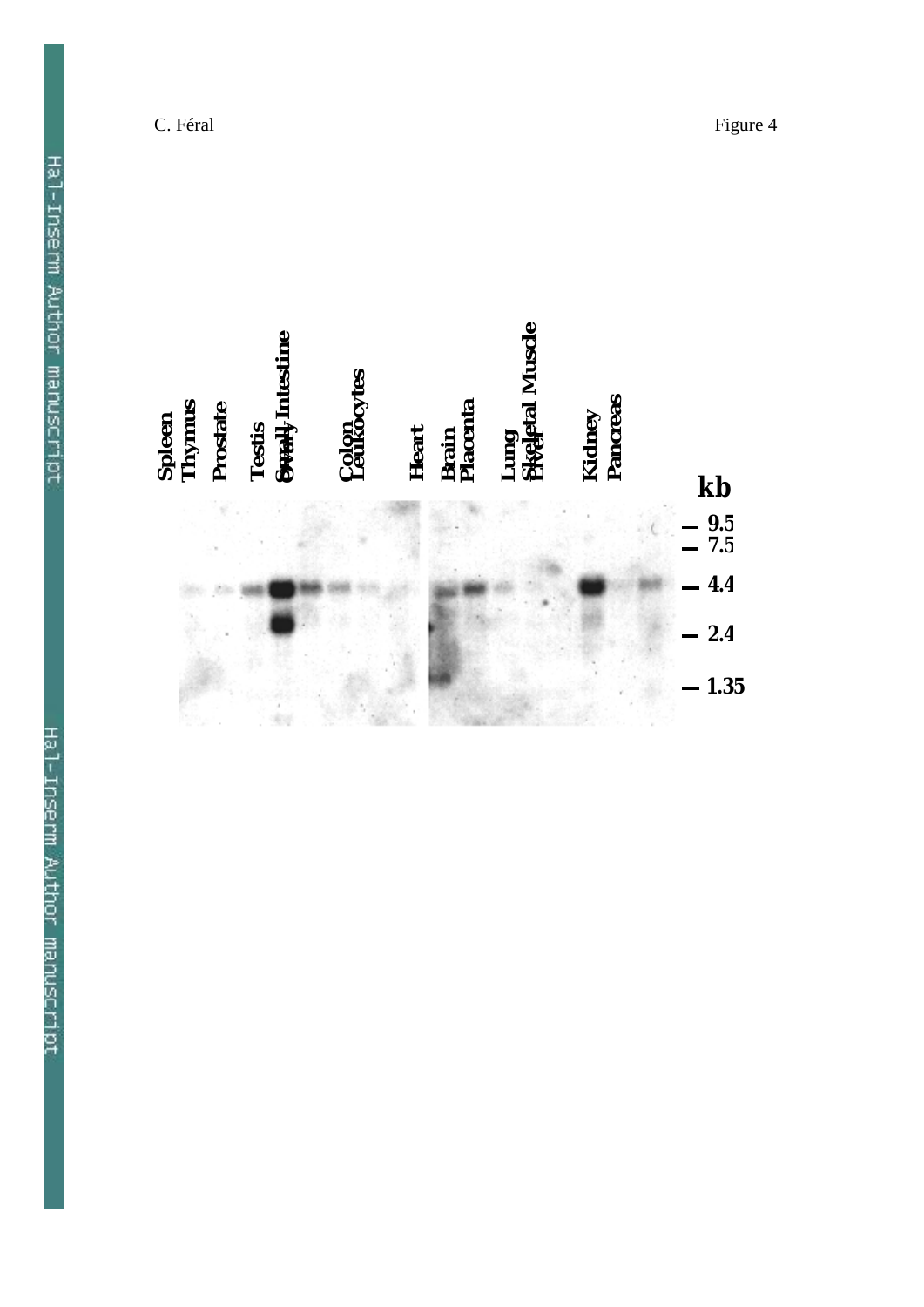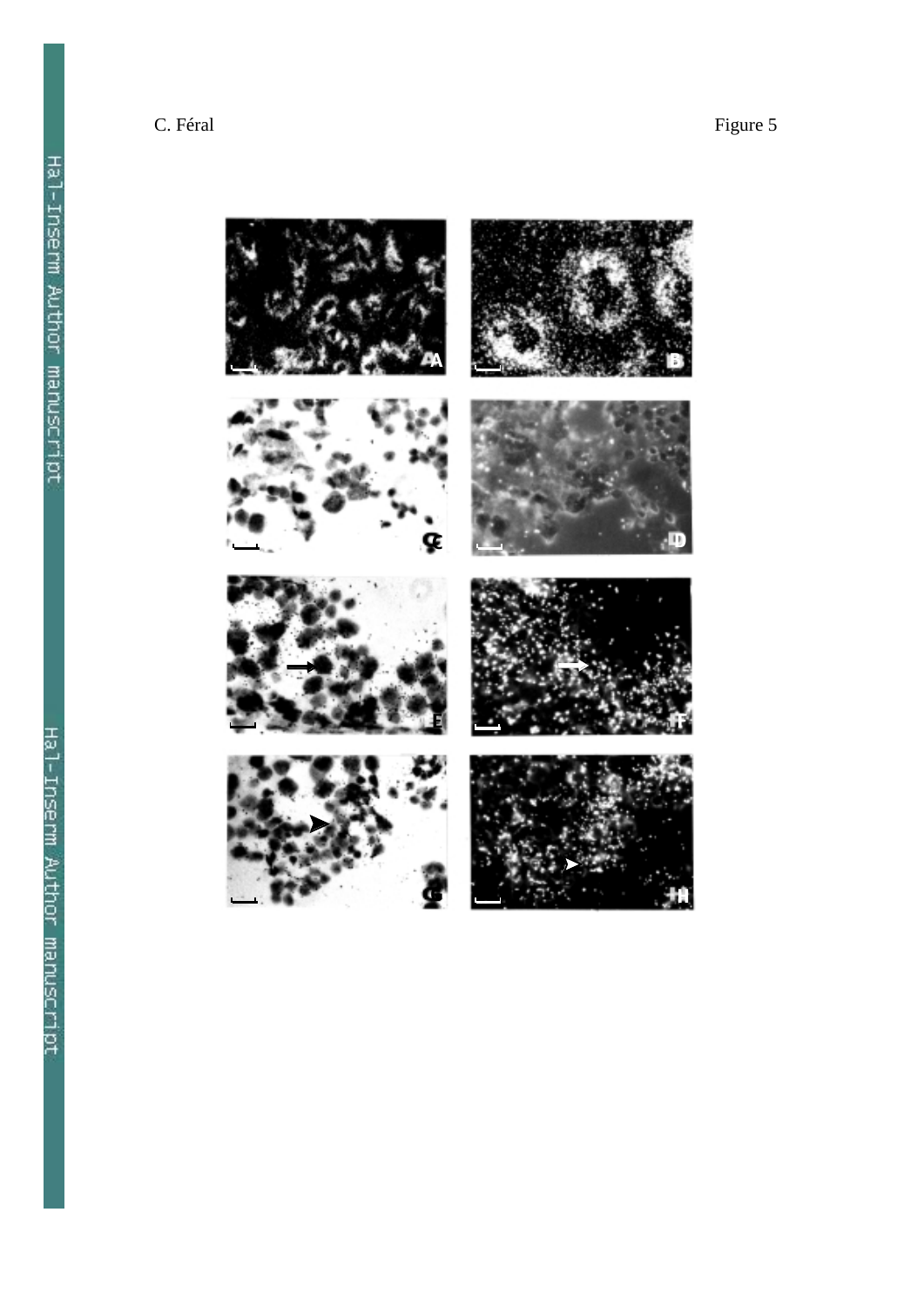